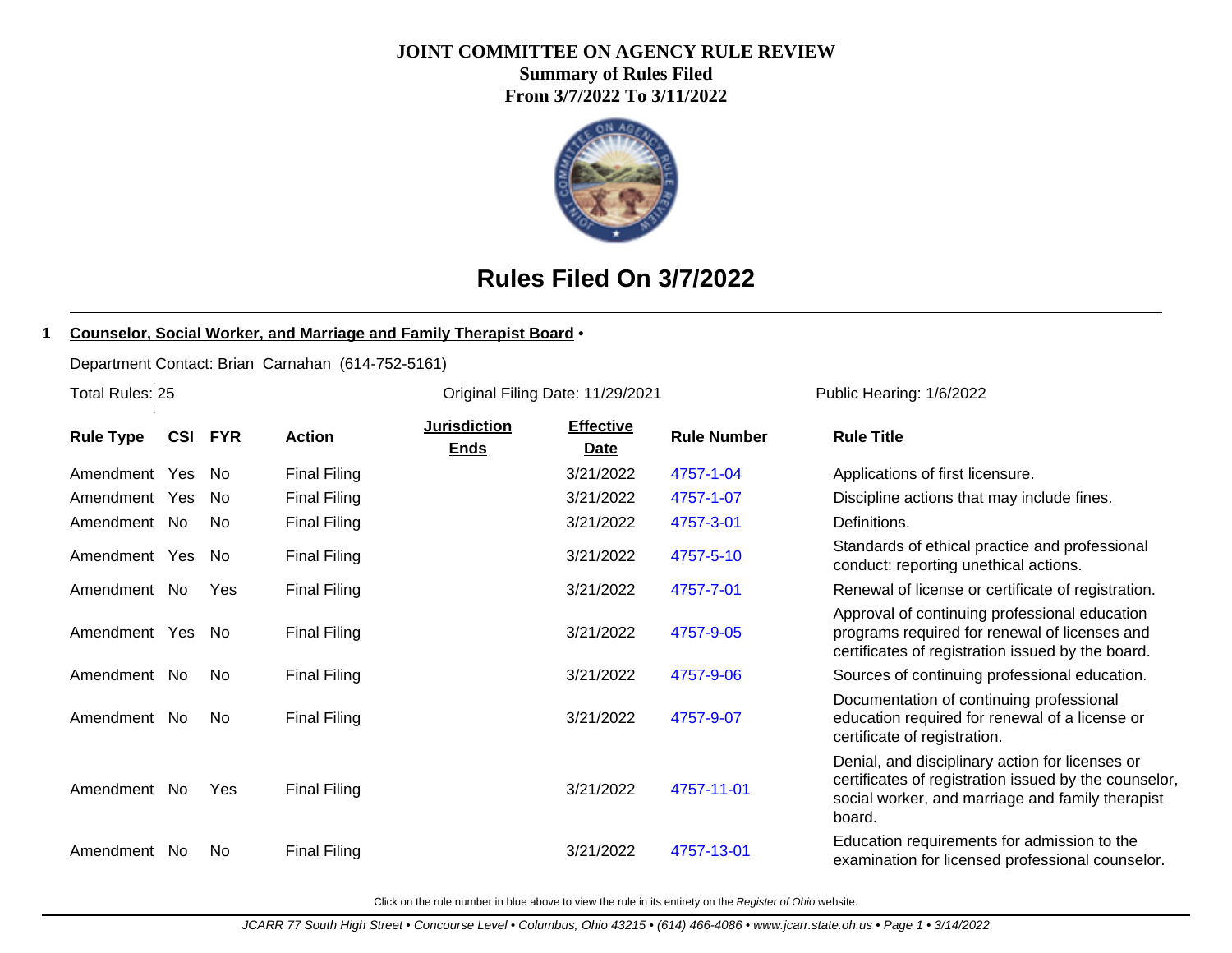| 3 | <b>State Board of Pharmacy .</b> |                |      |                                                                      |                                    |                                 |                    |                                                                                                                                                                                                                                                                           |
|---|----------------------------------|----------------|------|----------------------------------------------------------------------|------------------------------------|---------------------------------|--------------------|---------------------------------------------------------------------------------------------------------------------------------------------------------------------------------------------------------------------------------------------------------------------------|
|   | Amendment Yes No                 |                |      | <b>Original Filing</b>                                               | 5/11/2022                          |                                 | 4729:9-1-01        | Schedule I controlled substances.                                                                                                                                                                                                                                         |
|   | <b>Rule Type</b>                 | <b>CSI FYR</b> |      | <b>Action</b>                                                        | <b>Jurisdiction</b><br><b>Ends</b> | <b>Effective</b><br><b>Date</b> | <b>Rule Number</b> | <b>Rule Title</b>                                                                                                                                                                                                                                                         |
|   | <b>Total Rules: 1</b>            |                |      |                                                                      | Original Filing Date: 3/7/2022     |                                 |                    | Public Hearing: 4/7/2022                                                                                                                                                                                                                                                  |
|   |                                  |                |      | Department Contact: Kylynne Johnson (6144669091)                     |                                    |                                 |                    |                                                                                                                                                                                                                                                                           |
| 2 |                                  |                |      | State Board of Pharmacy . Controlled Substances and Drugs of Concern |                                    |                                 |                    |                                                                                                                                                                                                                                                                           |
|   | Amendment Yes Yes                |                |      | <b>Final Filing</b>                                                  |                                    | 3/21/2022                       | 4757-25-08         | Marriage and family therapist trainee registration.                                                                                                                                                                                                                       |
|   | Amendment Yes No                 |                |      | <b>Final Filing</b>                                                  |                                    | 3/21/2022                       | 4757-25-03         | General requirements for licensure as a marriage<br>and family therapist.                                                                                                                                                                                                 |
|   | Amendment Yes                    |                | - No | <b>Final Filing</b>                                                  |                                    | 3/21/2022                       | 4757-21-03         | Scope of practice for an independent social worker.                                                                                                                                                                                                                       |
|   | Amendment Yes                    |                | No.  | <b>Final Filing</b>                                                  |                                    | 3/21/2022                       | 4757-21-02         | Scope of practice for a social worker.                                                                                                                                                                                                                                    |
|   | Amendment Yes                    |                | - No | <b>Final Filing</b>                                                  |                                    | 3/21/2022                       | 4757-19-06         | Requirements for social work applicants wishing to<br>obtain a temporary social work license.                                                                                                                                                                             |
|   | Amendment Yes Yes                |                |      | <b>Final Filing</b>                                                  |                                    | 3/21/2022                       | 4757-19-05         | Social worker trainee applications.                                                                                                                                                                                                                                       |
|   | Amendment Yes                    |                | No.  | <b>Final Filing</b>                                                  |                                    | 3/21/2022                       | 4757-19-04         | Social worker examination policy.                                                                                                                                                                                                                                         |
|   | Amendment Yes No                 |                |      | <b>Final Filing</b>                                                  |                                    | 3/21/2022                       | 4757-19-03         | Requirements for a certificate of registration as a<br>social work assistant.                                                                                                                                                                                             |
|   | Amendment Yes                    |                | No.  | <b>Final Filing</b>                                                  |                                    | 3/21/2022                       | 4757-19-01         | Requirements for licensure as a social worker.                                                                                                                                                                                                                            |
|   | Amendment Yes                    |                | . No | <b>Final Filing</b>                                                  |                                    | 3/21/2022                       | 4757-17-01         | Counseling supervision.                                                                                                                                                                                                                                                   |
|   | Amendment Yes No                 |                |      | <b>Final Filing</b>                                                  |                                    | 3/21/2022                       | 4757-15-02         | Scope of practice for a licensed professional<br>clinical counselor.                                                                                                                                                                                                      |
|   | New Rule                         | Yes            | No.  | <b>Final Filing</b>                                                  |                                    | 3/21/2022                       | 4757-13-10         | Requirements for a Temporary Counselor License.                                                                                                                                                                                                                           |
|   | Amendment Yes                    |                | Yes  | <b>Final Filing</b>                                                  |                                    | 3/21/2022                       | 4757-13-09         | Counselor trainee registration.                                                                                                                                                                                                                                           |
|   | Amendment Yes No                 |                |      | <b>Final Filing</b>                                                  |                                    | 3/21/2022                       | 4757-13-05         | Professional counselor and professional clinical<br>counselor examination policy.                                                                                                                                                                                         |
|   | Amendment No                     |                | No   | <b>Final Filing</b>                                                  |                                    | 3/21/2022                       | 4757-13-04         | Licensure and education requirements for<br>admission of applicants holding a doctoral degree<br>in counselor education to the examination for<br>professional counselor, who do not meet the<br>education requirements in rule 4757-13-01 of the<br>Administrative Code. |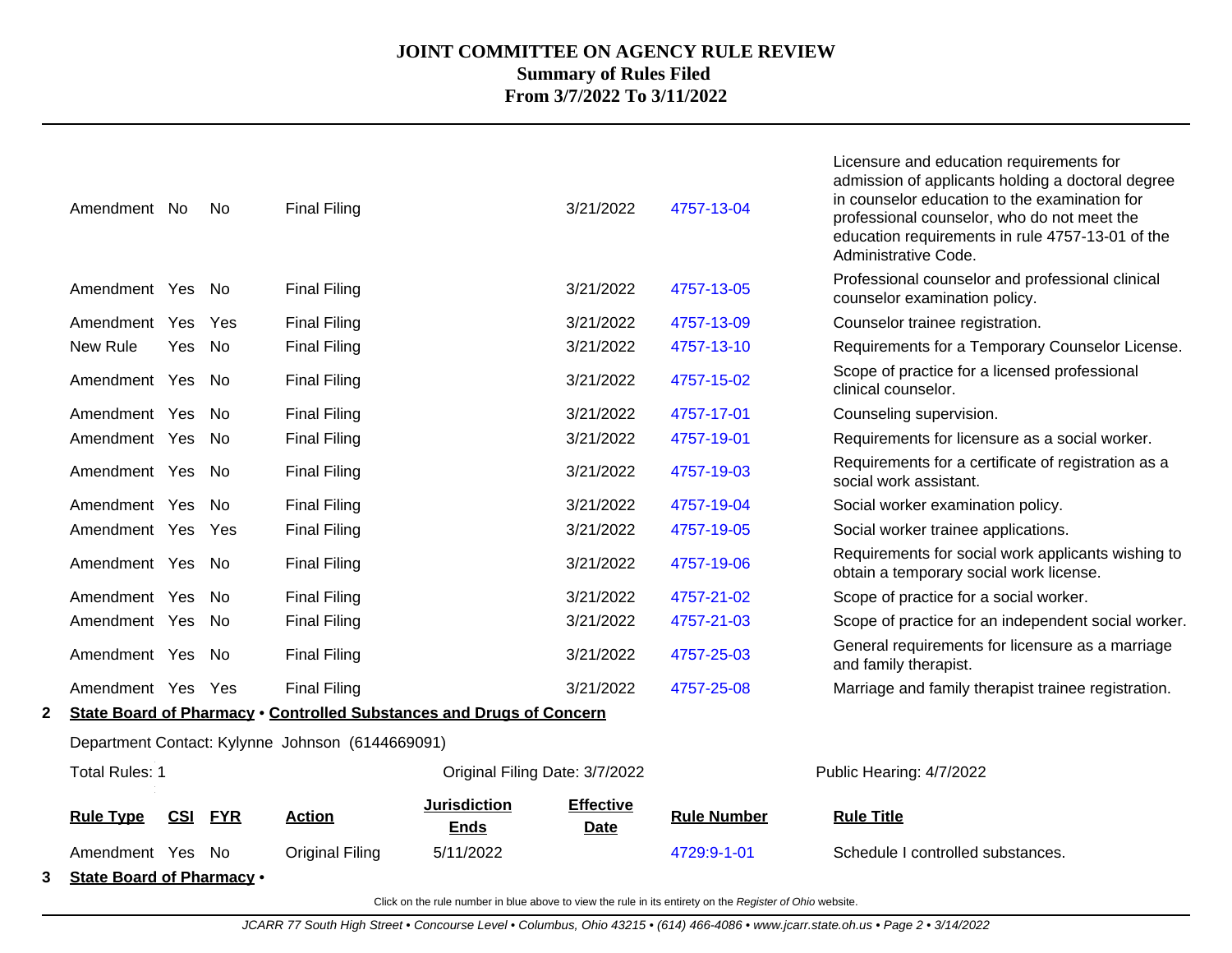|                                                         |                                                  | Department Contact: Kylynne Johnson (6144669091) |                |                                                                           |                                    |                                 |                                                                                                                                |                                                                |  |  |  |
|---------------------------------------------------------|--------------------------------------------------|--------------------------------------------------|----------------|---------------------------------------------------------------------------|------------------------------------|---------------------------------|--------------------------------------------------------------------------------------------------------------------------------|----------------------------------------------------------------|--|--|--|
|                                                         | <b>Total Rules: 1</b>                            |                                                  |                |                                                                           | Original Filing Date: 3/7/2022     |                                 |                                                                                                                                | Public Hearing:                                                |  |  |  |
|                                                         | <b>Rule Type</b>                                 |                                                  | <u>CSI FYR</u> | <b>Action</b>                                                             | <b>Jurisdiction</b><br><b>Ends</b> | <b>Effective</b><br><b>Date</b> | <b>Rule Number</b>                                                                                                             | <b>Rule Title</b>                                              |  |  |  |
|                                                         | No Change                                        | No                                               | Yes            | <b>FYR</b>                                                                | 6/5/2022                           |                                 | 4729-2-02                                                                                                                      | Administration.                                                |  |  |  |
| 4                                                       | <b>State Board of Pharmacy .</b>                 |                                                  |                |                                                                           |                                    |                                 |                                                                                                                                |                                                                |  |  |  |
|                                                         |                                                  |                                                  |                | Department Contact: Kylynne Johnson (6144669091)                          |                                    |                                 |                                                                                                                                |                                                                |  |  |  |
| <b>Total Rules: 1</b><br>Original Filing Date: 3/7/2022 |                                                  |                                                  |                |                                                                           |                                    |                                 |                                                                                                                                | Public Hearing:                                                |  |  |  |
|                                                         | <b>Rule Type</b>                                 |                                                  | <b>CSI FYR</b> | <b>Action</b>                                                             | <b>Jurisdiction</b><br><b>Ends</b> | <b>Effective</b><br><b>Date</b> | <b>Rule Number</b>                                                                                                             | <b>Rule Title</b>                                              |  |  |  |
|                                                         | No Change                                        | No                                               | Yes            | <b>Withdrawn Final</b><br>Filing                                          |                                    |                                 | 4729-2-02                                                                                                                      | Administration.                                                |  |  |  |
| 5.                                                      |                                                  |                                                  |                | <b>State Board of Pharmacy • Terminal Distributors of Dangerous Drugs</b> |                                    |                                 |                                                                                                                                |                                                                |  |  |  |
|                                                         | Department Contact: Kylynne Johnson (6144669091) |                                                  |                |                                                                           |                                    |                                 |                                                                                                                                |                                                                |  |  |  |
| <b>Total Rules: 2</b><br>Original Filing Date: 3/7/2022 |                                                  |                                                  |                |                                                                           |                                    |                                 | Public Hearing: 4/7/2022                                                                                                       |                                                                |  |  |  |
|                                                         | <b>Rule Type</b>                                 |                                                  | <b>CSI FYR</b> | <b>Action</b>                                                             | <b>Jurisdiction</b><br><b>Ends</b> | <b>Effective</b><br><b>Date</b> | <b>Rule Number</b>                                                                                                             | <b>Rule Title</b>                                              |  |  |  |
|                                                         | Amendment Yes No                                 |                                                  |                | <b>Original Filing</b>                                                    | 5/11/2022                          |                                 | 4729:5-5-08                                                                                                                    | Prospective drug utilization review.                           |  |  |  |
|                                                         | Amendment Yes No                                 |                                                  |                | <b>Original Filing</b>                                                    | 5/11/2022                          |                                 | 4729:5-5-24                                                                                                                    | Drug inventory records and other record keeping<br>provisions. |  |  |  |
| <b>Rules Filed On 3/8/2022</b>                          |                                                  |                                                  |                |                                                                           |                                    |                                 |                                                                                                                                |                                                                |  |  |  |
| 6                                                       |                                                  |                                                  |                | Department of Commerce . Division of Industrial Compliance                |                                    |                                 |                                                                                                                                |                                                                |  |  |  |
|                                                         |                                                  |                                                  |                | Department Contact: Aaron Johnston (614-644-3297)                         |                                    |                                 |                                                                                                                                |                                                                |  |  |  |
| <b>Total Rules: 2</b><br>Original Filing Date: 3/8/2022 |                                                  |                                                  |                |                                                                           |                                    | Public Hearing: 4/13/2022       |                                                                                                                                |                                                                |  |  |  |
|                                                         | <b>Rule Type</b>                                 | CSI                                              | <b>FYR</b>     | <b>Action</b>                                                             | <b>Jurisdiction</b><br>Ends        | <b>Effective</b><br>Date        | <b>Rule Number</b><br>Click on the rule number in blue above to view the rule in its entirety on the Register of Ohio website. | <b>Rule Title</b>                                              |  |  |  |

JCARR 77 South High Street • Concourse Level • Columbus, Ohio 43215 • (614) 466-4086 • www.jcarr.state.oh.us • Page 3 • 3/14/2022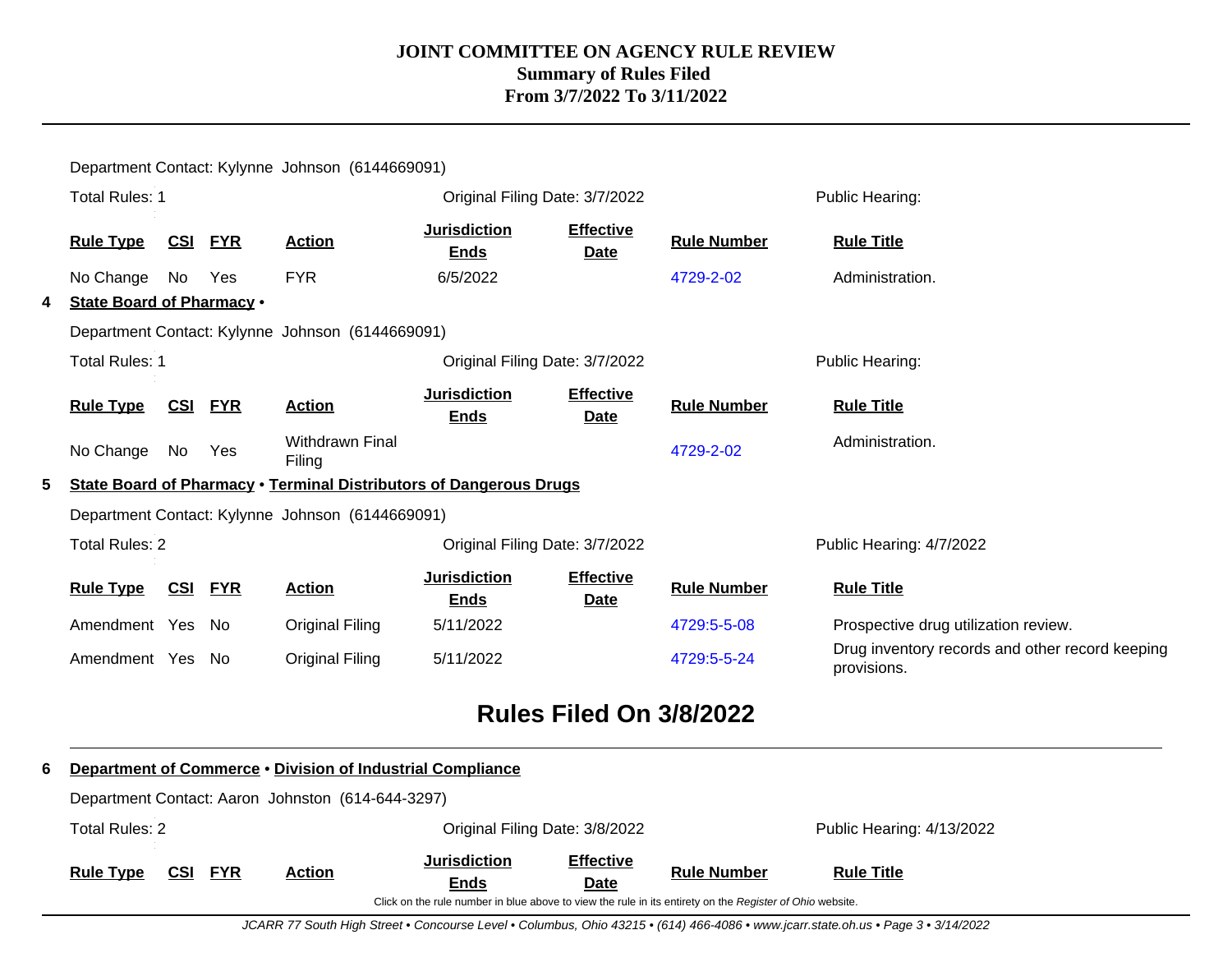|   | Amendment Yes                            |            | - No       | <b>Original Filing</b>                           | 5/12/2022                          |                          | 1301:3-6-01                                                                                              | Definitions.                                                                                                                          |
|---|------------------------------------------|------------|------------|--------------------------------------------------|------------------------------------|--------------------------|----------------------------------------------------------------------------------------------------------|---------------------------------------------------------------------------------------------------------------------------------------|
|   | Amendment Yes No                         |            |            | <b>Original Filing</b>                           | 5/12/2022                          |                          | 1301:3-6-05                                                                                              | Complaints; denials, suspensions, and revocations<br>of certificates of competency.                                                   |
|   |                                          |            |            | Department of Health • Radiation Control         |                                    |                          |                                                                                                          |                                                                                                                                       |
|   |                                          |            |            | Department Contact: Alicyn Carrel (614-752-8451) |                                    |                          |                                                                                                          |                                                                                                                                       |
|   | Total Rules: 8                           |            |            |                                                  | Original Filing Date: 3/8/2022     |                          |                                                                                                          | Public Hearing: 4/14/2022                                                                                                             |
|   | <b>Rule Type</b>                         | <u>CSI</u> | <b>FYR</b> | <b>Action</b>                                    | <b>Jurisdiction</b><br><b>Ends</b> | <b>Effective</b><br>Date | <b>Rule Number</b>                                                                                       | <b>Rule Title</b>                                                                                                                     |
|   | Amendment Yes                            |            | Yes        | <b>Original Filing</b>                           | 5/12/2022                          |                          | 3701:1-44-03                                                                                             | Coverage of inactive tailings sites.                                                                                                  |
|   | Amendment Yes Yes                        |            |            | <b>Original Filing</b>                           | 5/12/2022                          |                          | 3701:1-44-07                                                                                             | Persons using source material under certain<br>department of energy and nuclear regulatory<br>commission contracts.                   |
|   | Amendment Yes Yes                        |            |            | <b>Original Filing</b>                           | 5/12/2022                          |                          | 3701:1-44-10                                                                                             | Specific exemptions.                                                                                                                  |
|   | Amendment Yes                            |            | Yes        | <b>Original Filing</b>                           | 5/12/2022                          |                          | 3701:1-44-12                                                                                             | Small quantities of source material.                                                                                                  |
|   | Amendment Yes                            |            | Yes        | <b>Original Filing</b>                           | 5/12/2022                          |                          | 3701:1-44-14                                                                                             | Application for specific licenses.                                                                                                    |
|   | Amendment Yes Yes                        |            |            | <b>Original Filing</b>                           | 5/12/2022                          |                          | 3701:1-44-19                                                                                             | Terms and conditions of licenses.                                                                                                     |
|   | Amendment Yes Yes                        |            |            | <b>Original Filing</b>                           | 5/12/2022                          |                          | 3701:1-44-20                                                                                             | Expiration and termination of licenses and<br>decommissioning of sites and separate buildings or<br>outdoor areas.                    |
|   | Amendment Yes Yes                        |            |            | <b>Original Filing</b>                           | 5/12/2022                          |                          | 3701:1-44-21                                                                                             | Transfer of source or byproduct material.                                                                                             |
| 8 | Department of Health . Radiation Control |            |            |                                                  |                                    |                          |                                                                                                          |                                                                                                                                       |
|   |                                          |            |            | Department Contact: Alicyn Carrel (614-752-8451) |                                    |                          |                                                                                                          |                                                                                                                                       |
|   | <b>Total Rules: 2</b>                    |            |            |                                                  | Original Filing Date: 3/8/2022     |                          |                                                                                                          | Public Hearing: 4/14/2022                                                                                                             |
|   | <b>Rule Type</b>                         | <u>CSI</u> | <b>FYR</b> | <b>Action</b>                                    | <b>Jurisdiction</b><br><b>Ends</b> | <b>Effective</b><br>Date | <b>Rule Number</b>                                                                                       | <b>Rule Title</b>                                                                                                                     |
|   | Amendment Yes Yes                        |            |            | <b>Original Filing</b>                           | 5/12/2022                          |                          | 3701:1-46-31                                                                                             | Radioactive material contained in devices for use<br>under rule 3701:1-46-05 of the Administrative<br>Code: conditions of licenses.   |
|   | Amendment Yes Yes                        |            |            | <b>Original Filing</b>                           | 5/12/2022                          |                          | 3701:1-46-42                                                                                             | Manufacture and distribution of radioactive material<br>for certain in-vitro clinical or laboratory testing<br>under general license. |
|   |                                          |            |            |                                                  |                                    |                          | Click on the rule number in blue above to view the rule in its entirety on the Register of Ohio website. |                                                                                                                                       |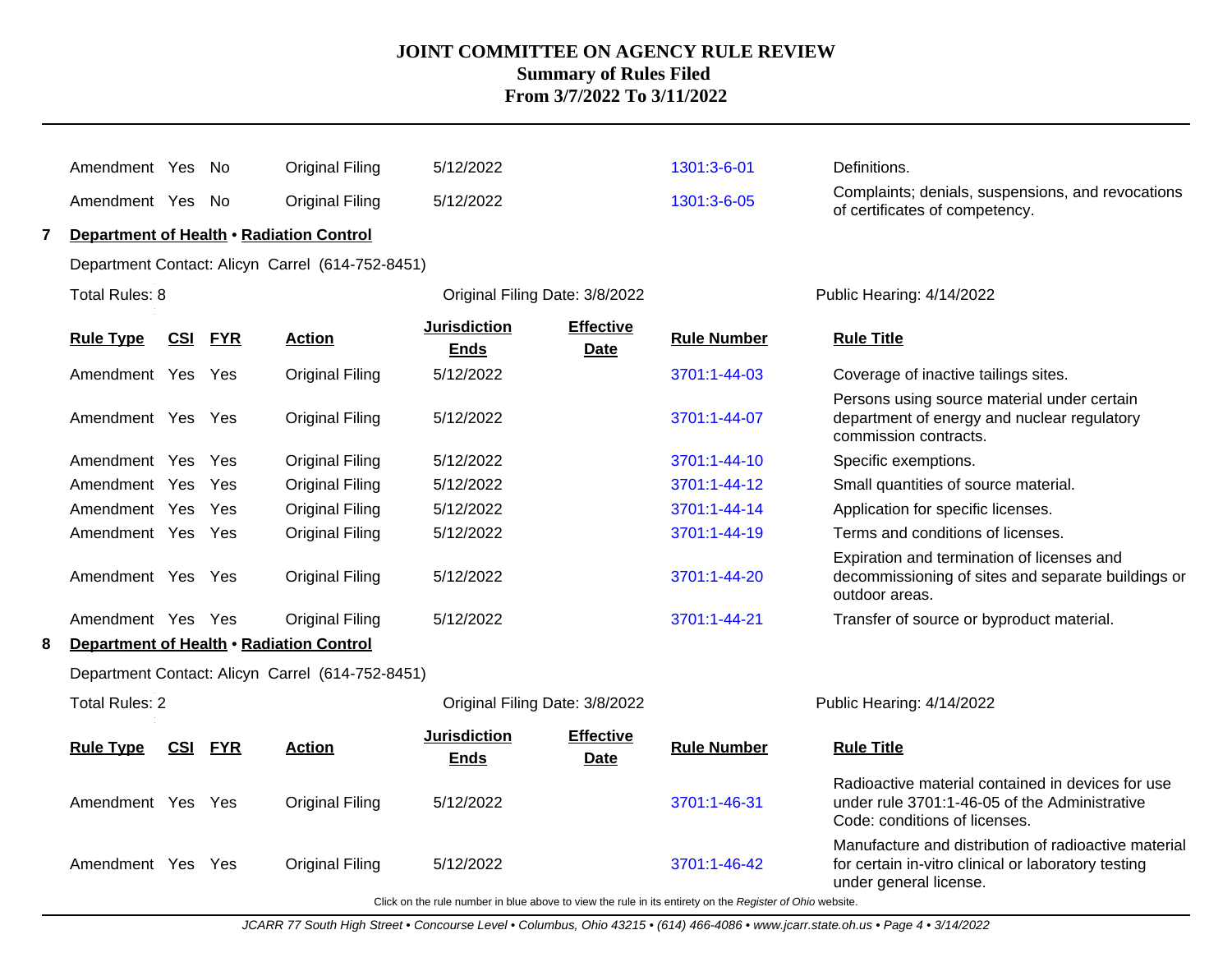| a | Department of Health • Radiation Control |            |            |                                                  |                                    |                                 |                    |                                                                                                                              |  |  |
|---|------------------------------------------|------------|------------|--------------------------------------------------|------------------------------------|---------------------------------|--------------------|------------------------------------------------------------------------------------------------------------------------------|--|--|
|   |                                          |            |            | Department Contact: Alicyn Carrel (614-752-8451) |                                    |                                 |                    |                                                                                                                              |  |  |
|   | <b>Total Rules: 1</b>                    |            |            |                                                  | Original Filing Date: 3/8/2022     |                                 |                    | Public Hearing: 4/14/2022                                                                                                    |  |  |
|   | <b>Rule Type</b>                         | <u>CSI</u> | <b>FYR</b> | <b>Action</b>                                    | <b>Jurisdiction</b><br><b>Ends</b> | <b>Effective</b><br><b>Date</b> | <b>Rule Number</b> | <b>Rule Title</b>                                                                                                            |  |  |
|   | Amendment Yes Yes                        |            |            | Original Filing                                  | 5/12/2022                          |                                 | 3701:1-49-20       | Personnel monitoring.                                                                                                        |  |  |
|   |                                          |            |            | 10 Department of Health . Radiation Control      |                                    |                                 |                    |                                                                                                                              |  |  |
|   |                                          |            |            | Department Contact: Alicyn Carrel (614-752-8451) |                                    |                                 |                    |                                                                                                                              |  |  |
|   | Total Rules: 5                           |            |            |                                                  | Original Filing Date: 3/8/2022     |                                 |                    | Public Hearing: 4/14/2022                                                                                                    |  |  |
|   | <b>Rule Type</b>                         | <u>CSI</u> | <b>FYR</b> | <b>Action</b>                                    | <b>Jurisdiction</b><br><b>Ends</b> | <b>Effective</b><br><b>Date</b> | <b>Rule Number</b> | <b>Rule Title</b>                                                                                                            |  |  |
|   | Amendment Yes Yes                        |            |            | <b>Original Filing</b>                           | 5/12/2022                          |                                 | 3701:1-56-04       | Conditions of licenses.                                                                                                      |  |  |
|   | Amendment Yes                            |            | Yes        | <b>Original Filing</b>                           | 5/12/2022                          |                                 | 3701:1-56-10       | Material balance, inventory, and records<br>requirements.                                                                    |  |  |
|   | Amendment Yes Yes                        |            |            | <b>Original Filing</b>                           | 5/12/2022                          |                                 | 3701:1-56-14       | Persons using special nuclear material under<br>certain department of energy and nuclear<br>regulatory commission contracts. |  |  |
|   | Amendment Yes Yes                        |            |            | Original Filing                                  | 5/12/2022                          |                                 | 3701:1-56-17       | Types of licenses.                                                                                                           |  |  |
|   | Amendment Yes                            |            | Yes        | Original Filing                                  | 5/12/2022                          |                                 | 3701:1-56-21       | Expiration and termination of licenses and<br>decommissioning of sites and separate buildings or<br>outdoor areas.           |  |  |

# **Rules Filed On 3/9/2022**

|                                                    |                                                                                                          |  |                |               | 11 Medical Marijuana Control Program • Medical Marijuana Dispensaries |                                 |                    |                           |  |
|----------------------------------------------------|----------------------------------------------------------------------------------------------------------|--|----------------|---------------|-----------------------------------------------------------------------|---------------------------------|--------------------|---------------------------|--|
| Department Contact: Cameron McNamee (614-466-7322) |                                                                                                          |  |                |               |                                                                       |                                 |                    |                           |  |
|                                                    | Total Rules: 3                                                                                           |  |                |               | Original Filing Date: 2/3/2022                                        |                                 |                    | Public Hearing: 3/11/2022 |  |
|                                                    | <b>Rule Type</b>                                                                                         |  | <b>CSI FYR</b> | <b>Action</b> | <b>Jurisdiction</b><br><b>Ends</b>                                    | <b>Effective</b><br><b>Date</b> | <b>Rule Number</b> | <b>Rule Title</b>         |  |
|                                                    | Click on the rule number in blue above to view the rule in its entirety on the Register of Ohio website. |  |                |               |                                                                       |                                 |                    |                           |  |

JCARR 77 South High Street • Concourse Level • Columbus, Ohio 43215 • (614) 466-4086 • www.jcarr.state.oh.us • Page 5 • 3/14/2022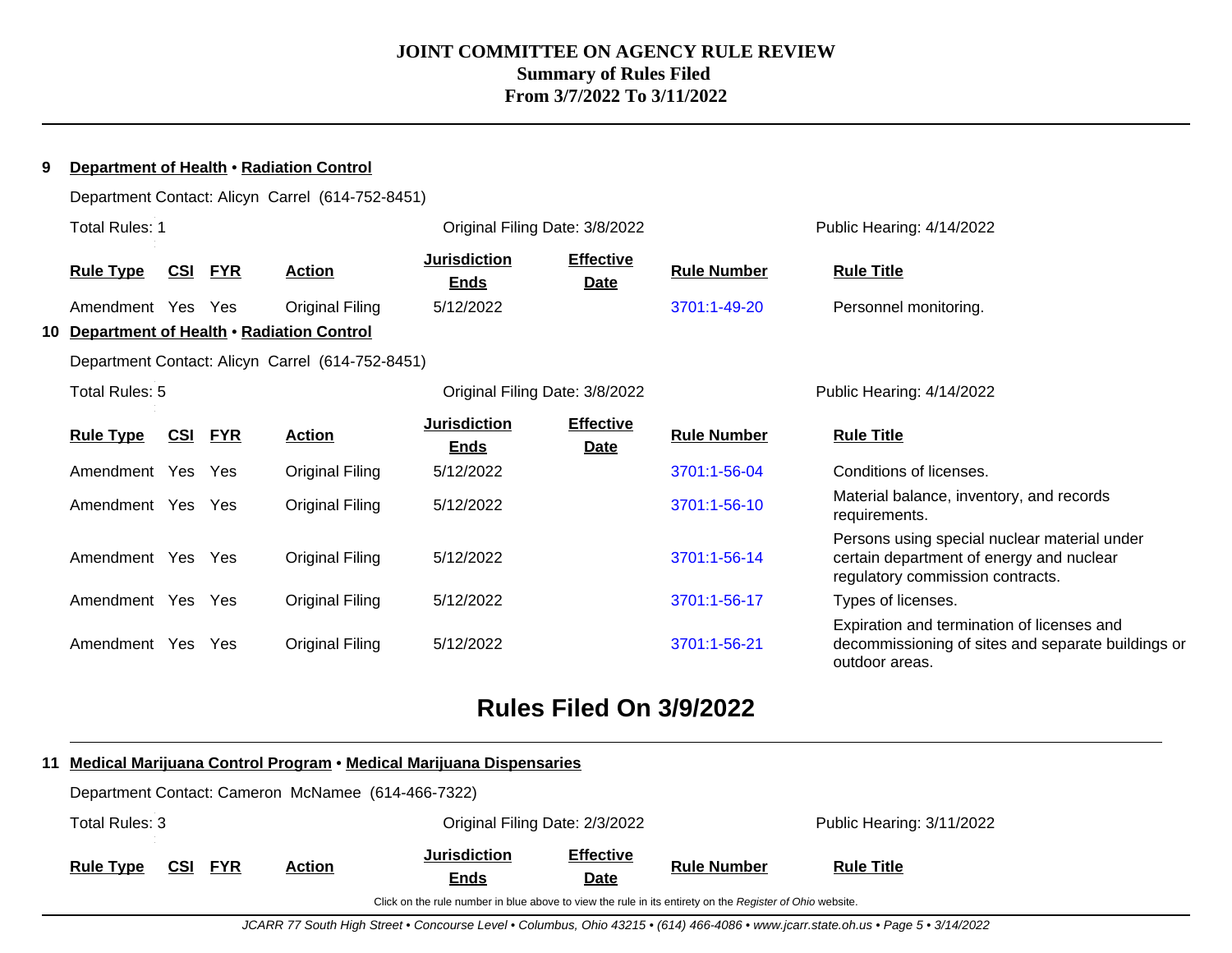|                                                    | Amendment Yes Yes     |            |            | <b>Revised Filing</b>                                                 | 4/9/2022                           |                                 | 3796:6-4-02        | Compliance and inspection of medical marijuana<br>dispensaries. |
|----------------------------------------------------|-----------------------|------------|------------|-----------------------------------------------------------------------|------------------------------------|---------------------------------|--------------------|-----------------------------------------------------------------|
|                                                    | Amendment Yes Yes     |            |            | <b>Revised Filing</b>                                                 | 4/9/2022                           |                                 | 3796:6-4-03        | Grounds for discipline.                                         |
|                                                    | Amendment Yes         |            | Yes        | <b>Revised Filing</b>                                                 | 4/9/2022                           |                                 | 3796:6-4-07        | Failure to properly store medical marijuana.                    |
|                                                    |                       |            |            | 12 Medical Marijuana Control Program • Medical Marijuana Dispensaries |                                    |                                 |                    |                                                                 |
| Department Contact: Cameron McNamee (614-466-7322) |                       |            |            |                                                                       |                                    |                                 |                    |                                                                 |
|                                                    | <b>Total Rules: 7</b> |            |            |                                                                       | Original Filing Date: 2/3/2022     |                                 |                    | Public Hearing: 3/11/2022                                       |
|                                                    | <b>Rule Type</b>      | <u>CSI</u> | <u>FYR</u> | <b>Action</b>                                                         | <b>Jurisdiction</b><br><b>Ends</b> | <b>Effective</b><br><b>Date</b> | <b>Rule Number</b> | <b>Rule Title</b>                                               |
|                                                    | Amendment Yes         |            | Yes        | <b>Revised Filing</b>                                                 | 4/9/2022                           |                                 | 3796:6-3-01        | Dispensary operations generally.                                |
|                                                    | Amendment Yes         |            | Yes        | <b>Revised Filing</b>                                                 | 4/9/2022                           |                                 | 3796:6-3-02        | Dispensary premises generally.                                  |
|                                                    | Amendment Yes         |            | Yes        | <b>Revised Filing</b>                                                 | 4/9/2022                           |                                 | 3796:6-3-03        | Hours of operation.                                             |
|                                                    | New Rule              | Yes        | <b>No</b>  | <b>Revised Filing</b>                                                 | 4/9/2022                           |                                 | 3796:6-3-11        | Duty to report.                                                 |
|                                                    | Amendment Yes Yes     |            |            | <b>Revised Filing</b>                                                 | 4/9/2022                           |                                 | 3796:6-3-14        | Destruction and disposal of medical marijuana.                  |
|                                                    | Amendment Yes         |            | Yes        | <b>Revised Filing</b>                                                 | 4/9/2022                           |                                 | 3796:6-3-16        | Monitoring, surveillance, and security requirements.            |
|                                                    | Amendment Yes Yes     |            |            | <b>Revised Filing</b>                                                 | 4/9/2022                           |                                 | 3796:6-3-22        | Prohibitions.                                                   |
|                                                    |                       |            |            | 13 Medical Marijuana Control Program . Patients and Caregivers        |                                    |                                 |                    |                                                                 |
|                                                    |                       |            |            | Department Contact: Cameron McNamee (614-466-7322)                    |                                    |                                 |                    |                                                                 |
| <b>Total Rules: 2</b>                              |                       |            |            |                                                                       | Original Filing Date: 2/3/2022     |                                 |                    | Public Hearing: 3/11/2022                                       |
|                                                    | <b>Rule Type</b>      | CSI        | <b>FYR</b> | <b>Action</b>                                                         | <b>Jurisdiction</b><br><b>Ends</b> | <b>Effective</b><br>Date        | <b>Rule Number</b> | <b>Rule Title</b>                                               |
|                                                    | Amendment Yes         |            | Yes        | <b>Revised Filing</b>                                                 | 4/9/2022                           |                                 | 3796:7-2-03        | Procedure for caregiver registration.                           |
|                                                    | Amendment Yes         |            | Yes        | <b>Revised Filing</b>                                                 | 4/9/2022                           |                                 | 3796:7-2-08        | Grounds for discipline.                                         |
|                                                    |                       |            |            |                                                                       |                                    | <b>Rules Filed On 3/10/2022</b> |                    |                                                                 |

#### **14 Barber Board** •

Department Contact: Jared Yee (614-644-6511)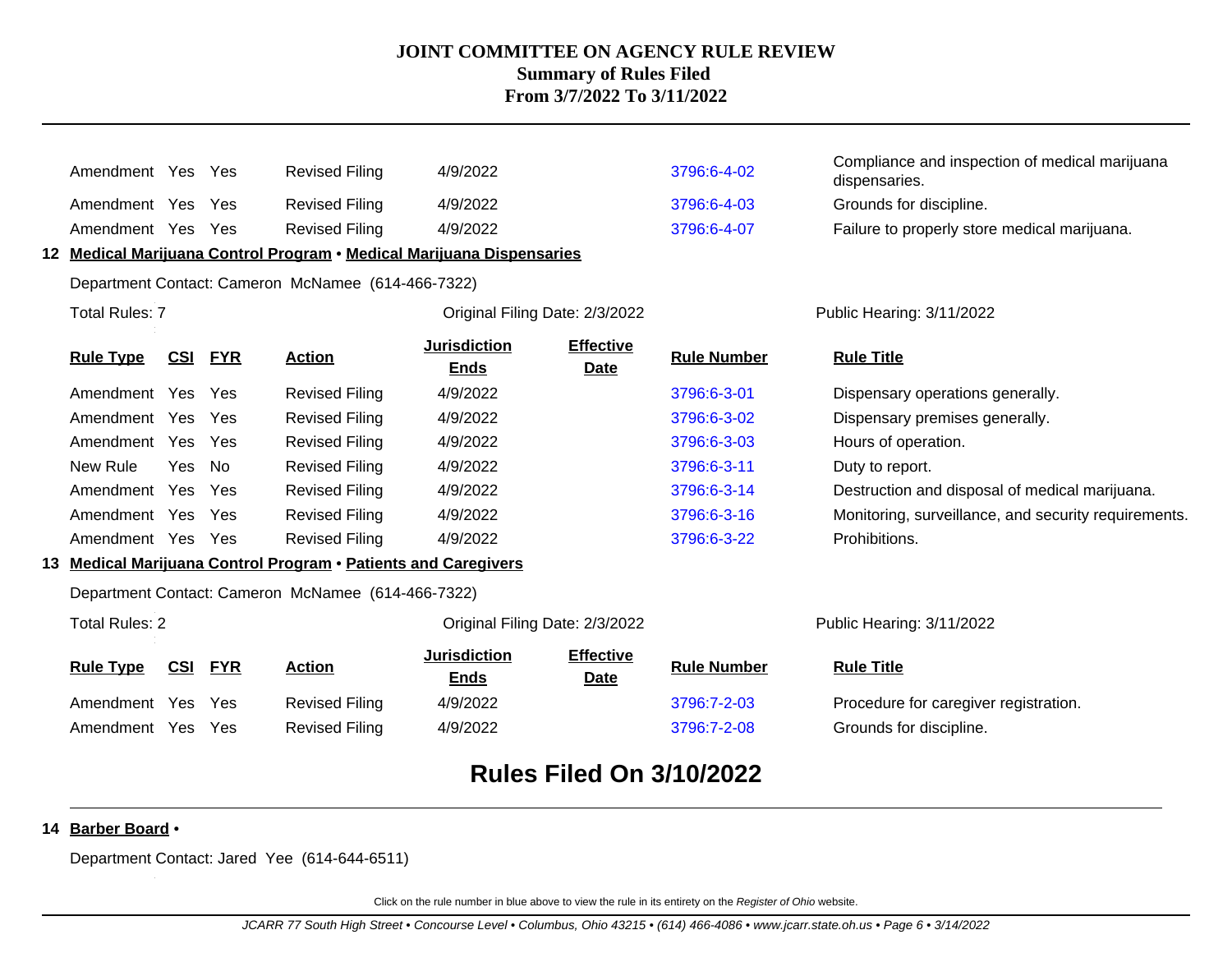| <b>Total Rules: 2</b>                              |            |                |                                                                        |                                                                                                          | Original Filing Date: 3/10/2022 |                    | Public Hearing: 4/11/2022                                                                              |  |
|----------------------------------------------------|------------|----------------|------------------------------------------------------------------------|----------------------------------------------------------------------------------------------------------|---------------------------------|--------------------|--------------------------------------------------------------------------------------------------------|--|
| <b>Rule Type</b>                                   | <b>CSI</b> | <b>FYR</b>     | <b>Action</b>                                                          | <b>Jurisdiction</b><br><b>Ends</b>                                                                       | <b>Effective</b><br><b>Date</b> | <b>Rule Number</b> | <b>Rule Title</b>                                                                                      |  |
| Rescission                                         | Yes        | Yes            | <b>Original Filing</b>                                                 | 5/14/2022                                                                                                |                                 | 4709-3-08          | Assistant barber teacher.                                                                              |  |
| Rescission                                         | Yes Yes    |                | <b>Original Filing</b>                                                 | 5/14/2022                                                                                                |                                 | 4709-5-01          | Reciprocity.                                                                                           |  |
| 15 Department of Aging .                           |            |                |                                                                        |                                                                                                          |                                 |                    |                                                                                                        |  |
|                                                    |            |                | Department Contact: Tom Simmons (614-202-7971)                         |                                                                                                          |                                 |                    |                                                                                                        |  |
| <b>Total Rules: 1</b>                              |            |                |                                                                        | Original Filing Date: 8/26/2021                                                                          |                                 |                    | Public Hearing: 9/27/2021                                                                              |  |
| <b>Rule Type</b>                                   | <b>CSI</b> | <b>FYR</b>     | <b>Action</b>                                                          | <b>Jurisdiction</b><br><b>Ends</b>                                                                       | <b>Effective</b><br><b>Date</b> | <b>Rule Number</b> | <b>Rule Title</b>                                                                                      |  |
| Amendment Yes Yes                                  |            |                | <b>Final Filing</b>                                                    |                                                                                                          | 3/20/2022                       | 173-4-09           | Older Americans Act nutrition program: nutrition<br>health screening.                                  |  |
| 16 Department of Aging .                           |            |                |                                                                        |                                                                                                          |                                 |                    |                                                                                                        |  |
| Department Contact: Tom Simmons (614-202-7971)     |            |                |                                                                        |                                                                                                          |                                 |                    |                                                                                                        |  |
| <b>Total Rules: 1</b>                              |            |                |                                                                        |                                                                                                          | Original Filing Date: 10/5/2021 |                    | Public Hearing: 11/8/2021                                                                              |  |
| <b>Rule Type</b>                                   |            | <b>CSI FYR</b> | <b>Action</b>                                                          | <b>Jurisdiction</b><br><b>Ends</b>                                                                       | <b>Effective</b><br><b>Date</b> | <b>Rule Number</b> | <b>Rule Title</b>                                                                                      |  |
| Amendment Yes Yes                                  |            |                | <b>Final Filing</b>                                                    |                                                                                                          | 3/20/2022                       | 173-3-05.1         | Older Americans Act: procurement standards<br>for renewable and multi-year AAA-provider<br>agreements. |  |
|                                                    |            |                | 17 Department of Commerce . Ohio Cemetery Dispute Resolution Committee |                                                                                                          |                                 |                    |                                                                                                        |  |
|                                                    |            |                | Department Contact: Laura Monick (614-466-5384)                        |                                                                                                          |                                 |                    |                                                                                                        |  |
| Total Rules: 10<br>Original Filing Date: 3/10/2022 |            |                |                                                                        |                                                                                                          |                                 |                    | Public Hearing:                                                                                        |  |
| <b>Rule Type</b>                                   | CSI        | <b>FYR</b>     | <b>Action</b>                                                          | <b>Jurisdiction</b><br><b>Ends</b>                                                                       | <b>Effective</b><br><b>Date</b> | <b>Rule Number</b> | <b>Rule Title</b>                                                                                      |  |
| No Change                                          | Yes        | Yes            | <b>FYR</b>                                                             | 6/8/2022                                                                                                 |                                 | 1301:13-1-01       | Public notice of intention to consider adopting,<br>amending or rescinding rules.                      |  |
| No Change                                          | <b>Yes</b> | Yes            | <b>FYR</b>                                                             | 6/8/2022                                                                                                 |                                 | 1301:13-1-02       | Public meetings.                                                                                       |  |
| No Change                                          | Yes Yes    |                | <b>FYR</b>                                                             | 6/8/2022                                                                                                 |                                 | 1301:13-1-03       | Definitions.                                                                                           |  |
|                                                    |            |                |                                                                        | Click on the rule number in blue above to view the rule in its entirety on the Register of Ohio website. |                                 |                    |                                                                                                        |  |

JCARR 77 South High Street • Concourse Level • Columbus, Ohio 43215 • (614) 466-4086 • www.jcarr.state.oh.us • Page 7 • 3/14/2022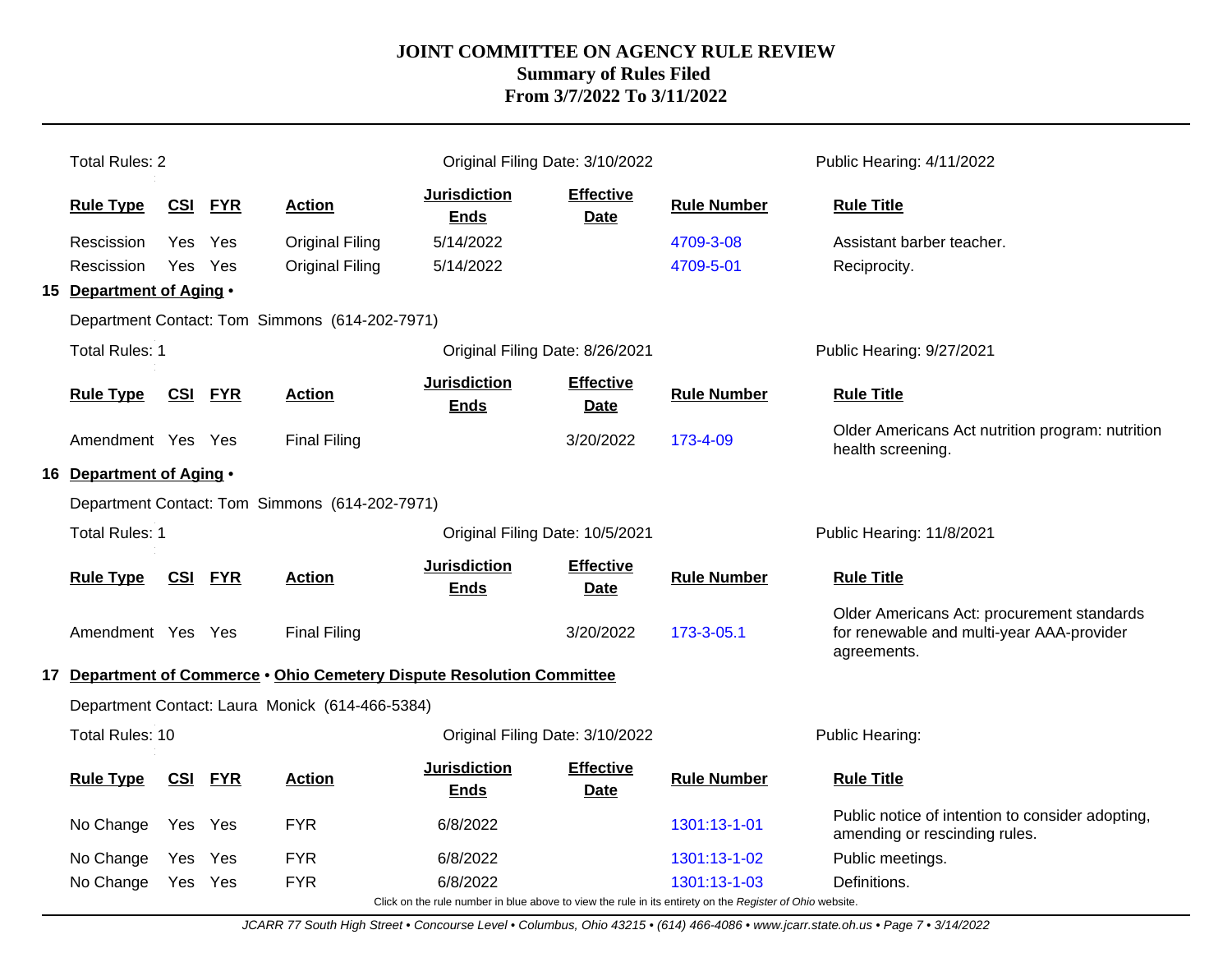| No Change                               | Yes        | Yes        | <b>FYR</b>                                                             | 6/8/2022                                                                                                 |                                 | 1301:13-3-01       | Complaint procedure.                 |
|-----------------------------------------|------------|------------|------------------------------------------------------------------------|----------------------------------------------------------------------------------------------------------|---------------------------------|--------------------|--------------------------------------|
| No Change                               | Yes        | Yes        | <b>FYR</b>                                                             | 6/8/2022                                                                                                 |                                 | 1301:13-3-03       | Reports.                             |
| No Change                               |            | Yes Yes    | <b>FYR</b>                                                             | 6/8/2022                                                                                                 |                                 | 1301:13-5-01       | Sale or transfer of cemetery assets. |
| No Change                               | Yes        | Yes        | <b>FYR</b>                                                             | 6/8/2022                                                                                                 |                                 | 1301:13-5-02       | Revocation of registration.          |
| No Change                               | Yes        | Yes        | <b>FYR</b>                                                             | 6/8/2022                                                                                                 |                                 | 1301:13-5-03       | Compliance.                          |
| No Change                               | Yes        | Yes        | <b>FYR</b>                                                             | 6/8/2022                                                                                                 |                                 | 1301:13-7-02       | General provisions.                  |
| No Change                               | Yes        | Yes        | <b>FYR</b>                                                             | 6/8/2022                                                                                                 |                                 | 1301:13-7-03       | Grant applications.                  |
|                                         |            |            | 18 Department of Commerce . Ohio Cemetery Dispute Resolution Committee |                                                                                                          |                                 |                    |                                      |
|                                         |            |            | Department Contact: Laura Monick (614-466-5384)                        |                                                                                                          |                                 |                    |                                      |
| <b>Total Rules: 4</b>                   |            |            |                                                                        |                                                                                                          | Original Filing Date: 3/10/2022 |                    | Public Hearing: 4/12/2022            |
| <b>Rule Type</b>                        | <u>CSI</u> | <b>FYR</b> | <b>Action</b>                                                          | <b>Jurisdiction</b><br><b>Ends</b>                                                                       | <b>Effective</b><br><b>Date</b> | <b>Rule Number</b> | <b>Rule Title</b>                    |
| Amendment Yes Yes                       |            |            | <b>Original Filing</b>                                                 | 5/14/2022                                                                                                |                                 | 1301:13-7-01       | Criteria for eligibility.            |
| Amendment Yes                           |            | - Yes      | <b>Original Filing</b>                                                 | 5/14/2022                                                                                                |                                 | 1301:13-7-04       | Grant restrictions and requirements. |
| Amendment Yes                           |            | Yes        | <b>Original Filing</b>                                                 | 5/14/2022                                                                                                |                                 | 1301:13-7-05       | Cemetery grant advisory committee.   |
| Amendment Yes Yes                       |            |            | <b>Original Filing</b>                                                 | 5/14/2022                                                                                                |                                 | 1301:13-7-06       | Distribution of grant funds.         |
|                                         |            |            | 19 Medical Marijuana Control Program • Medical Marijuana Dispensaries  |                                                                                                          |                                 |                    |                                      |
|                                         |            |            | Department Contact: Cameron McNamee (614-466-7322)                     |                                                                                                          |                                 |                    |                                      |
| <b>Total Rules: 1</b>                   |            |            |                                                                        |                                                                                                          | Original Filing Date: 2/3/2022  |                    | Public Hearing: 3/11/2022            |
| <b>Rule Type</b>                        |            | CSI FYR    | <b>Action</b>                                                          | <b>Jurisdiction</b><br><b>Ends</b>                                                                       | <b>Effective</b><br><b>Date</b> | <b>Rule Number</b> | <b>Rule Title</b>                    |
| Amendment Yes Yes                       |            |            | <b>Revised Filing</b>                                                  | 4/9/2022                                                                                                 |                                 | 3796:6-3-23        | Dispensary access.                   |
| 20 State Cosmetology and Barber Board . |            |            |                                                                        |                                                                                                          |                                 |                    |                                      |
|                                         |            |            | Department Contact: Jared Yee (614-644-6511)                           |                                                                                                          |                                 |                    |                                      |
| <b>Total Rules: 4</b>                   |            |            |                                                                        |                                                                                                          | Original Filing Date: 3/10/2022 |                    | Public Hearing: 4/11/2022            |
| <b>Rule Type</b>                        | <b>CSI</b> | <b>FYR</b> | <b>Action</b>                                                          | <b>Jurisdiction</b><br><b>Ends</b>                                                                       | <b>Effective</b><br><b>Date</b> | <b>Rule Number</b> | <b>Rule Title</b>                    |
| Amendment Yes                           |            | Yes        | <b>Original Filing</b>                                                 | 5/14/2022                                                                                                |                                 | 4713-1-03          | Application of Rules.                |
|                                         |            |            |                                                                        | Click on the rule number in blue above to view the rule in its entirety on the Register of Ohio website. |                                 |                    |                                      |

JCARR 77 South High Street • Concourse Level • Columbus, Ohio 43215 • (614) 466-4086 • www.jcarr.state.oh.us • Page 8 • 3/14/2022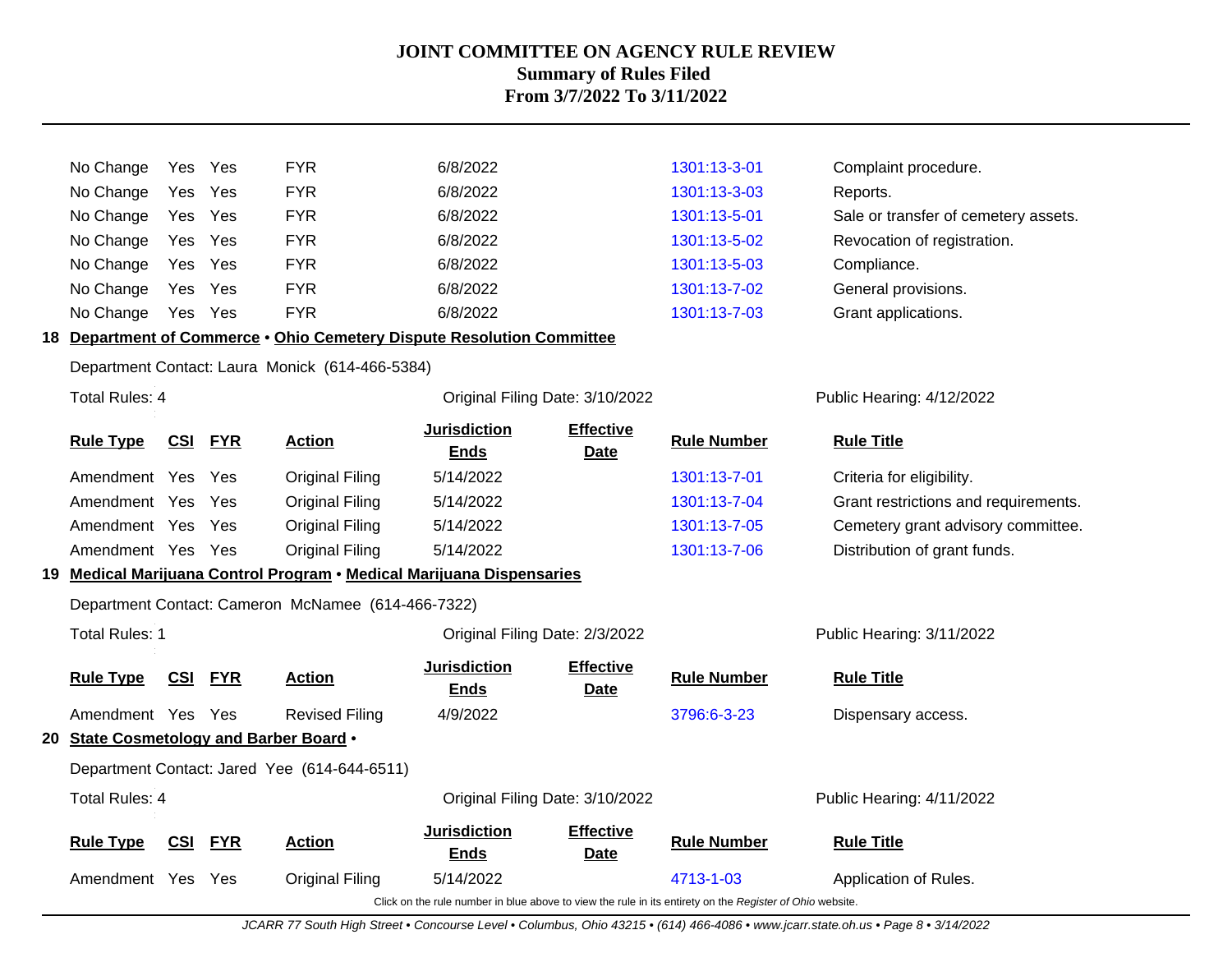| Amendment Yes Yes                       |            |                | <b>Original Filing</b>                       | 5/14/2022                          |                                 | 4713-1-07          | Prohibited Acts.                            |
|-----------------------------------------|------------|----------------|----------------------------------------------|------------------------------------|---------------------------------|--------------------|---------------------------------------------|
| Amendment Yes                           |            | Yes            | <b>Original Filing</b>                       | 5/14/2022                          |                                 | 4713-1-08          | Chemicals, Equipment and Service Approval.  |
| Amendment Yes Yes                       |            |                | <b>Original Filing</b>                       | 5/14/2022                          |                                 | 4713-1-12          | Signs.                                      |
| 21 State Cosmetology and Barber Board . |            |                |                                              |                                    |                                 |                    |                                             |
|                                         |            |                | Department Contact: Jared Yee (614-644-6511) |                                    |                                 |                    |                                             |
| <b>Total Rules: 2</b>                   |            |                |                                              | Original Filing Date: 3/10/2022    |                                 |                    | Public Hearing: 4/11/2022                   |
| <b>Rule Type</b>                        | <u>CSI</u> | <b>FYR</b>     | <b>Action</b>                                | <b>Jurisdiction</b><br><b>Ends</b> | <b>Effective</b><br><b>Date</b> | <b>Rule Number</b> | <b>Rule Title</b>                           |
| Amendment Yes                           |            | Yes            | <b>Original Filing</b>                       | 5/14/2022                          |                                 | 4713-3-12          | School catalogue and handbook requirements. |
| Amendment Yes Yes                       |            |                | <b>Original Filing</b>                       | 5/14/2022                          |                                 | 4713-3-13          | School contract requirements.               |
| 22 State Cosmetology and Barber Board . |            |                |                                              |                                    |                                 |                    |                                             |
|                                         |            |                | Department Contact: Jared Yee (614-644-6511) |                                    |                                 |                    |                                             |
| <b>Total Rules: 1</b>                   |            |                |                                              | Original Filing Date: 3/10/2022    |                                 |                    | Public Hearing: 4/11/2022                   |
| <b>Rule Type</b>                        | <u>CSI</u> | <u>FYR</u>     | <b>Action</b>                                | <b>Jurisdiction</b><br><b>Ends</b> | <b>Effective</b><br><b>Date</b> | <b>Rule Number</b> | <b>Rule Title</b>                           |
| Amendment Yes Yes                       |            |                | <b>Original Filing</b>                       | 5/14/2022                          |                                 | 4713-5-09          | Enrollment Procedure.                       |
| 23 State Cosmetology and Barber Board . |            |                |                                              |                                    |                                 |                    |                                             |
|                                         |            |                | Department Contact: Jared Yee (614-644-6511) |                                    |                                 |                    |                                             |
| <b>Total Rules: 1</b>                   |            |                |                                              | Original Filing Date: 3/10/2022    |                                 |                    | Public Hearing: 4/11/2022                   |
| <b>Rule Type</b>                        |            | <b>CSI FYR</b> | <b>Action</b>                                | <b>Jurisdiction</b><br><b>Ends</b> | <b>Effective</b><br><b>Date</b> | <b>Rule Number</b> | <b>Rule Title</b>                           |
| Amendment Yes Yes                       |            |                | <b>Original Filing</b>                       | 5/14/2022                          |                                 | 4713-6-02          | Eligible Participants.                      |
| 24 State Cosmetology and Barber Board . |            |                |                                              |                                    |                                 |                    |                                             |
|                                         |            |                | Department Contact: Jared Yee (614-644-6511) |                                    |                                 |                    |                                             |
| <b>Total Rules: 1</b>                   |            |                |                                              | Original Filing Date: 3/10/2022    |                                 |                    | Public Hearing: 4/11/2022                   |
| <b>Rule Type</b>                        | CSI        | <b>FYR</b>     | <b>Action</b>                                | <b>Jurisdiction</b><br><b>Ends</b> | <b>Effective</b><br>Date        | <b>Rule Number</b> | <b>Rule Title</b>                           |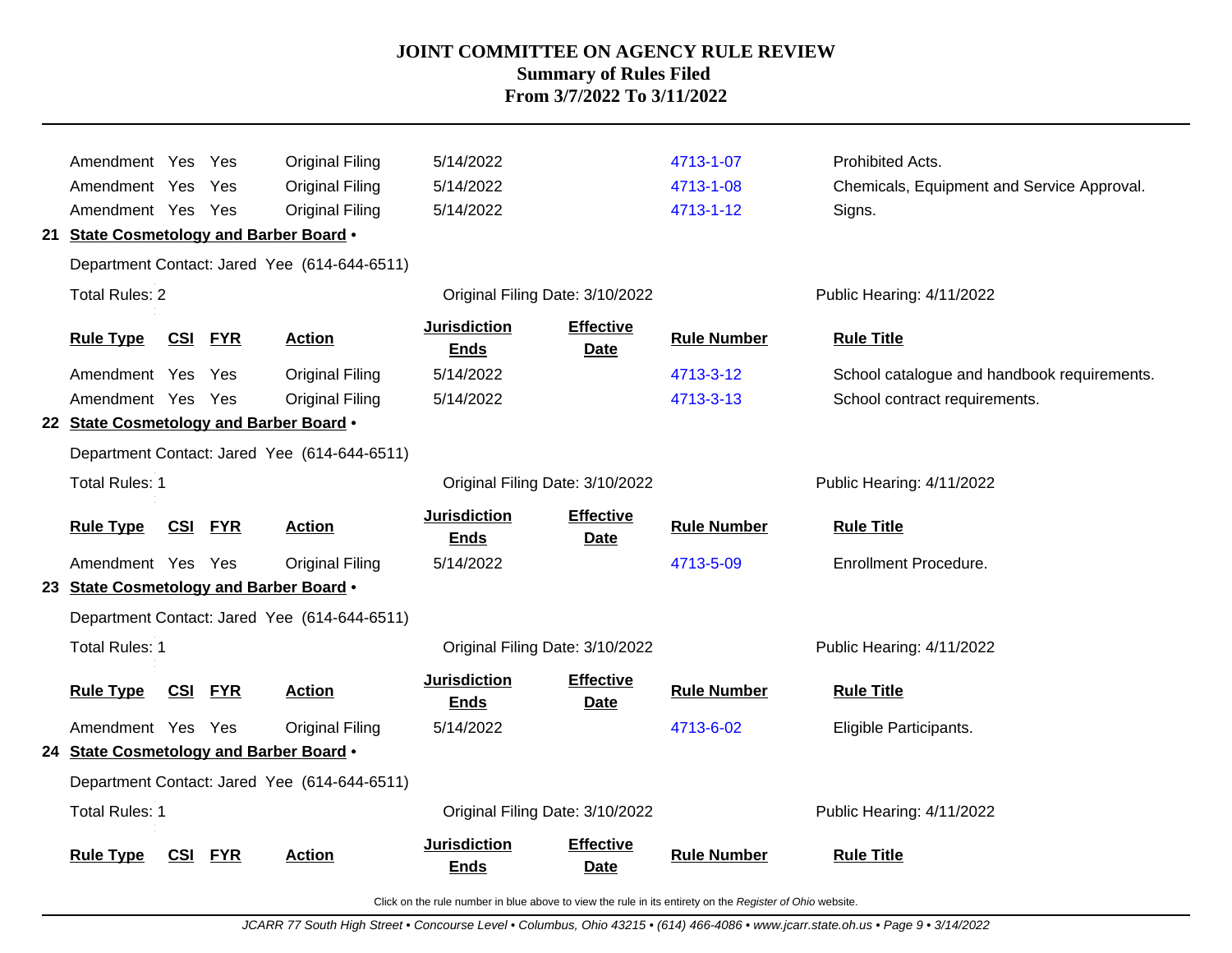| Amendment Yes Yes     |            |            | <b>Original Filing</b>                       | 5/14/2022                          |                                 | 4713-7-08                                                                                                | Applications to practice branches of cosmetology<br>or barbering from active duty military members,<br>spouses of active duty military members, or<br>veterans. |  |  |
|-----------------------|------------|------------|----------------------------------------------|------------------------------------|---------------------------------|----------------------------------------------------------------------------------------------------------|-----------------------------------------------------------------------------------------------------------------------------------------------------------------|--|--|
|                       |            |            | 25 State Cosmetology and Barber Board .      |                                    |                                 |                                                                                                          |                                                                                                                                                                 |  |  |
|                       |            |            | Department Contact: Jared Yee (614-644-6511) |                                    |                                 |                                                                                                          |                                                                                                                                                                 |  |  |
| <b>Total Rules: 4</b> |            |            |                                              |                                    | Original Filing Date: 3/10/2022 |                                                                                                          | Public Hearing: 4/11/2022                                                                                                                                       |  |  |
| <b>Rule Type</b>      | <u>CSI</u> | <b>FYR</b> | <b>Action</b>                                | <b>Jurisdiction</b><br><b>Ends</b> | <b>Effective</b><br><b>Date</b> | <b>Rule Number</b>                                                                                       | <b>Rule Title</b>                                                                                                                                               |  |  |
| Amendment Yes Yes     |            |            | <b>Original Filing</b>                       | 5/14/2022                          |                                 | 4713-8-01                                                                                                | General Information.                                                                                                                                            |  |  |
| Amendment Yes Yes     |            |            | Original Filing                              | 5/14/2022                          |                                 | 4713-8-02                                                                                                | Board consideration of a violation of a standard of<br>cosmetology practice.                                                                                    |  |  |
| Amendment Yes Yes     |            |            | <b>Original Filing</b>                       | 5/14/2022                          |                                 | 4713-8-09                                                                                                | Temporary event salon license.                                                                                                                                  |  |  |
| Rescission            | Yes Yes    |            | Original Filing                              | 5/14/2022                          |                                 | 4713-8-10                                                                                                | <b>Corrective Action Courses.</b>                                                                                                                               |  |  |
|                       |            |            | 26 State Cosmetology and Barber Board .      |                                    |                                 |                                                                                                          |                                                                                                                                                                 |  |  |
|                       |            |            | Department Contact: Jared Yee (614-644-6511) |                                    |                                 |                                                                                                          |                                                                                                                                                                 |  |  |
| <b>Total Rules: 2</b> |            |            |                                              |                                    | Original Filing Date: 3/10/2022 |                                                                                                          | Public Hearing: 4/11/2022                                                                                                                                       |  |  |
| <b>Rule Type</b>      | <u>CSI</u> | <b>FYR</b> | <b>Action</b>                                | <b>Jurisdiction</b><br><b>Ends</b> | <b>Effective</b><br><b>Date</b> | <b>Rule Number</b>                                                                                       | <b>Rule Title</b>                                                                                                                                               |  |  |
| Amendment Yes         |            | Yes        | <b>Original Filing</b>                       | 5/14/2022                          |                                 | 4713-11-08                                                                                               | Residential salons and barber shops.                                                                                                                            |  |  |
| Amendment Yes Yes     |            |            | <b>Original Filing</b>                       | 5/14/2022                          |                                 | 4713-11-14                                                                                               | Mobile salons and barber shops.                                                                                                                                 |  |  |
|                       |            |            | 27 State Cosmetology and Barber Board .      |                                    |                                 |                                                                                                          |                                                                                                                                                                 |  |  |
|                       |            |            | Department Contact: Jared Yee (614-644-6511) |                                    |                                 |                                                                                                          |                                                                                                                                                                 |  |  |
| <b>Total Rules: 7</b> |            |            |                                              |                                    | Original Filing Date: 3/10/2022 |                                                                                                          | Public Hearing: 4/11/2022<br><b>Rule Title</b><br>Disinfection of implements and spills; blood and<br>body fluids.                                              |  |  |
| <b>Rule Type</b>      | <u>CSI</u> | <b>FYR</b> | <b>Action</b>                                | <b>Jurisdiction</b><br><b>Ends</b> | <b>Effective</b><br><b>Date</b> | <b>Rule Number</b>                                                                                       |                                                                                                                                                                 |  |  |
| Amendment Yes Yes     |            |            | Original Filing                              | 5/14/2022                          |                                 | 4713-15-03                                                                                               |                                                                                                                                                                 |  |  |
| Amendment Yes Yes     |            |            | <b>Original Filing</b>                       | 5/14/2022                          |                                 | 4713-15-10                                                                                               | Walls and floors.                                                                                                                                               |  |  |
|                       |            |            |                                              |                                    |                                 | Click on the rule number in blue above to view the rule in its entirety on the Register of Ohio website. |                                                                                                                                                                 |  |  |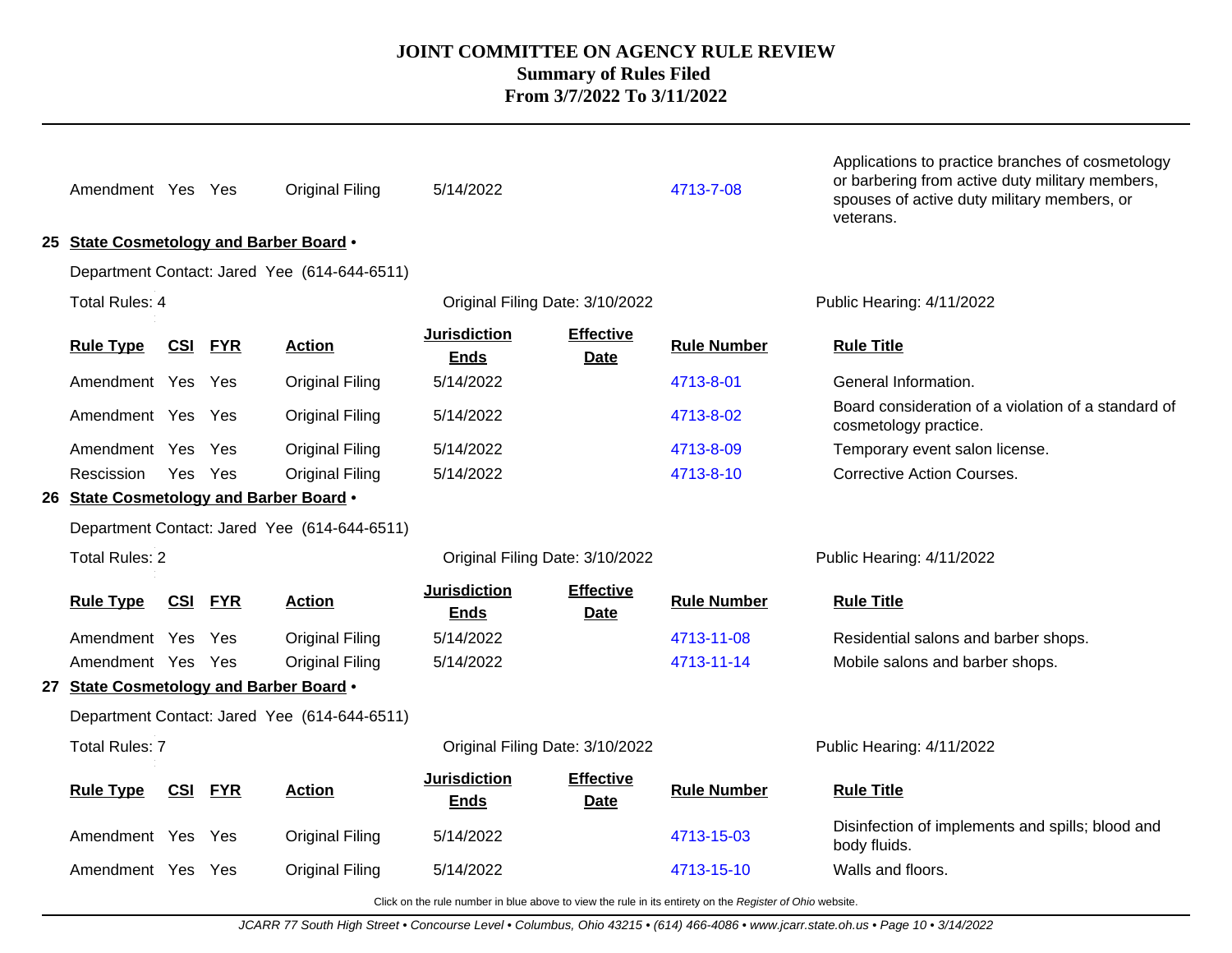| Amendment Yes                           |            | Yes        | <b>Original Filing</b>                       | 5/14/2022                          |                                 | 4713-15-13                                                                                               | Contagious/communicable diseases.                                                         |
|-----------------------------------------|------------|------------|----------------------------------------------|------------------------------------|---------------------------------|----------------------------------------------------------------------------------------------------------|-------------------------------------------------------------------------------------------|
| Amendment Yes                           |            | Yes        | <b>Original Filing</b>                       | 5/14/2022                          |                                 | 4713-15-15                                                                                               | Equipment sanitation.                                                                     |
| Amendment Yes Yes                       |            |            | Original Filing                              | 5/14/2022                          |                                 | 4713-15-16                                                                                               | Food in a salon.                                                                          |
| Amendment Yes Yes                       |            |            | <b>Original Filing</b>                       | 5/14/2022                          |                                 | 4713-15-17                                                                                               | Rooms used for massage therapy, cosmetic<br>therapy, or other professional services.      |
| Rescission                              | Yes Yes    |            | <b>Original Filing</b>                       | 5/14/2022                          |                                 | 4713-15-18                                                                                               | Infection control standards for licensees under<br>Chapter 4709. of the Revised Code.     |
| 28 State Cosmetology and Barber Board . |            |            |                                              |                                    |                                 |                                                                                                          |                                                                                           |
|                                         |            |            | Department Contact: Jared Yee (614-644-6511) |                                    |                                 |                                                                                                          |                                                                                           |
| <b>Total Rules: 2</b>                   |            |            |                                              | Original Filing Date: 3/10/2022    |                                 |                                                                                                          | Public Hearing: 4/11/2022                                                                 |
| <b>Rule Type</b>                        | <u>CSI</u> | <b>FYR</b> | <b>Action</b>                                | <b>Jurisdiction</b><br><b>Ends</b> | <b>Effective</b><br><b>Date</b> | <b>Rule Number</b>                                                                                       | <b>Rule Title</b>                                                                         |
| Amendment Yes                           |            | Yes        | <b>Original Filing</b>                       | 5/14/2022                          |                                 | 4713-19-05                                                                                               | Facility and equipment operation.                                                         |
| Rescission                              | Yes        | Yes        | Original Filing                              | 5/14/2022                          |                                 | 4713-19-15                                                                                               | Temporary chemical tanning facilities.                                                    |
| 29 State Cosmetology and Barber Board . |            |            |                                              |                                    |                                 |                                                                                                          |                                                                                           |
|                                         |            |            | Department Contact: Jared Yee (614-644-6511) |                                    |                                 |                                                                                                          |                                                                                           |
| Total Rules: 1                          |            |            |                                              | Original Filing Date: 3/10/2022    |                                 |                                                                                                          | Public Hearing: 4/11/2022                                                                 |
| <b>Rule Type</b>                        | <b>CSI</b> | <b>FYR</b> | <b>Action</b>                                | <b>Jurisdiction</b><br><b>Ends</b> | <b>Effective</b><br><b>Date</b> | <b>Rule Number</b>                                                                                       | <b>Rule Title</b>                                                                         |
| Amendment Yes Yes                       |            |            | <b>Original Filing</b>                       | 5/14/2022                          |                                 | 4713-21-03                                                                                               | Continuing education requirements.                                                        |
| 30 State Cosmetology and Barber Board . |            |            |                                              |                                    |                                 |                                                                                                          |                                                                                           |
|                                         |            |            | Department Contact: Jared Yee (614-644-6511) |                                    |                                 |                                                                                                          |                                                                                           |
| Total Rules: 6                          |            |            |                                              | Original Filing Date: 3/10/2022    |                                 |                                                                                                          | Public Hearing:                                                                           |
| <b>Rule Type</b>                        | <u>CSI</u> | <b>FYR</b> | <b>Action</b>                                | <b>Jurisdiction</b><br><b>Ends</b> | <b>Effective</b><br><b>Date</b> | <b>Rule Number</b>                                                                                       | <b>Rule Title</b>                                                                         |
| No Change                               | Yes        | Yes        | <b>FYR</b>                                   | 6/8/2022                           |                                 | 4713-1-01                                                                                                | Definitions.                                                                              |
| No Change                               | Yes        | Yes        | <b>FYR</b>                                   | 6/8/2022                           |                                 | 4713-1-09                                                                                                | Animals forbidden in salons, barber shops, tanning<br>facilities, schools, and the Board. |
| No Change                               | Yes Yes    |            | <b>FYR</b>                                   | 6/8/2022                           |                                 | 4713-1-10                                                                                                | Inspection and Investigation.                                                             |
|                                         |            |            |                                              |                                    |                                 | Click on the rule number in blue above to view the rule in its entirety on the Register of Ohio website. |                                                                                           |

JCARR 77 South High Street • Concourse Level • Columbus, Ohio 43215 • (614) 466-4086 • www.jcarr.state.oh.us • Page 11 • 3/14/2022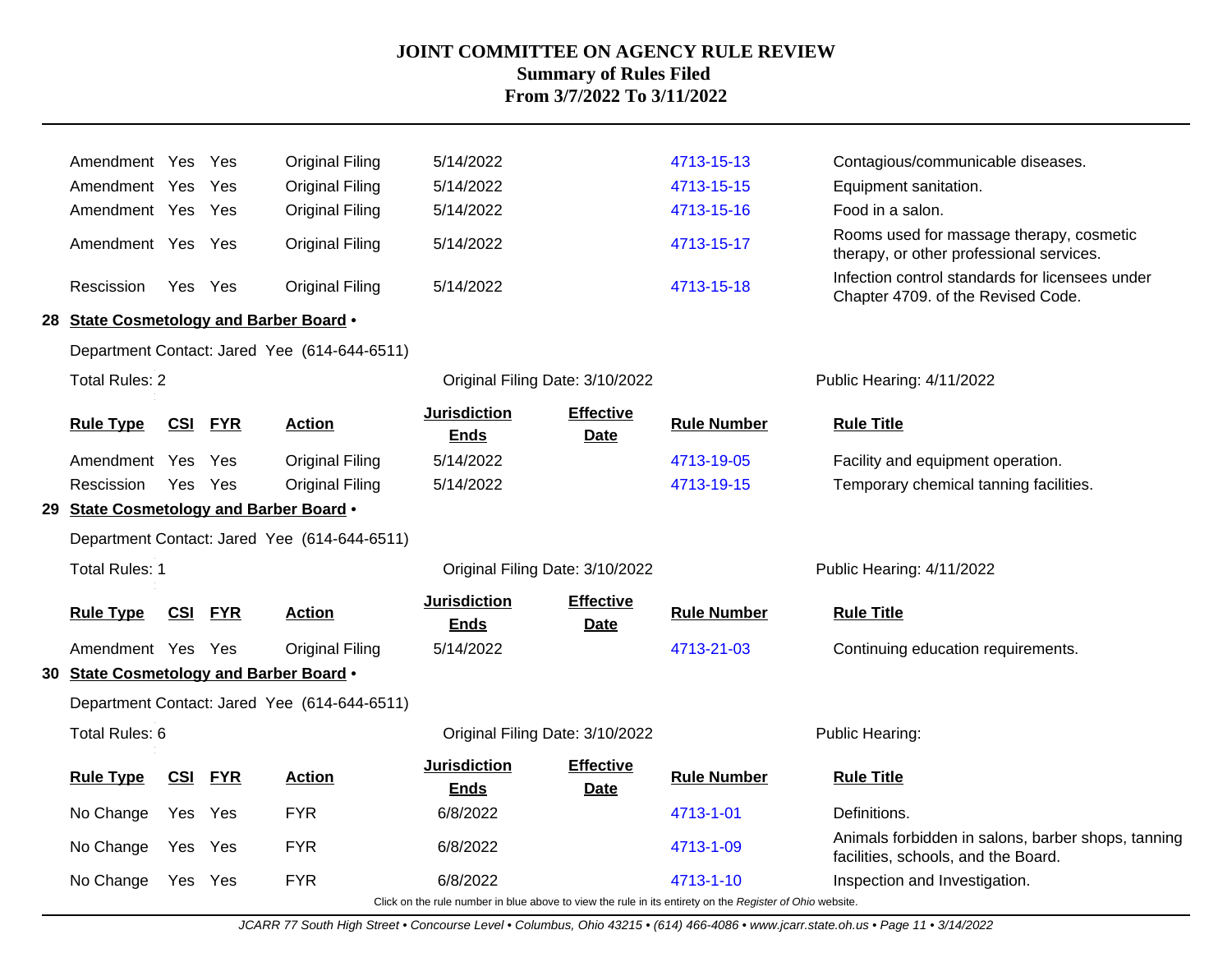| No Change                               | Yes Yes    |            | <b>FYR</b>                                   | 6/8/2022                           |                                 | 4713-1-13          | State Cosmetology and Barber Board policy<br>concerning access to confidential personal<br>information. |
|-----------------------------------------|------------|------------|----------------------------------------------|------------------------------------|---------------------------------|--------------------|---------------------------------------------------------------------------------------------------------|
| No Change                               | Yes Yes    |            | <b>FYR</b>                                   | 6/8/2022                           |                                 | 4713-1-14          | Trafficking education.                                                                                  |
| No Change                               | Yes Yes    |            | <b>FYR</b>                                   | 6/8/2022                           |                                 | 4713-1-15          | Fines, requests for extension of payment,<br>penalties, and interest.                                   |
| 31 State Cosmetology and Barber Board . |            |            |                                              |                                    |                                 |                    |                                                                                                         |
|                                         |            |            | Department Contact: Jared Yee (614-644-6511) |                                    |                                 |                    |                                                                                                         |
| <b>Total Rules: 1</b>                   |            |            |                                              | Original Filing Date: 3/10/2022    |                                 |                    | Public Hearing:                                                                                         |
| <b>Rule Type</b>                        | <u>CSI</u> | <b>FYR</b> | <b>Action</b>                                | <b>Jurisdiction</b><br><b>Ends</b> | <b>Effective</b><br><b>Date</b> | <b>Rule Number</b> | <b>Rule Title</b>                                                                                       |
| No Change                               | Yes Yes    |            | <b>FYR</b>                                   | 6/8/2022                           |                                 | 4713-3-01          | Opening school package.                                                                                 |
| 32 State Cosmetology and Barber Board . |            |            |                                              |                                    |                                 |                    |                                                                                                         |
|                                         |            |            | Department Contact: Jared Yee (614-644-6511) |                                    |                                 |                    |                                                                                                         |
| <b>Total Rules: 7</b>                   |            |            |                                              | Original Filing Date: 3/10/2022    |                                 |                    | Public Hearing:                                                                                         |
| <b>Rule Type</b>                        | <b>CSI</b> | <b>FYR</b> | <b>Action</b>                                | <b>Jurisdiction</b><br><b>Ends</b> | <b>Effective</b><br><b>Date</b> | <b>Rule Number</b> | <b>Rule Title</b>                                                                                       |
| No Change                               | Yes        | Yes        | <b>FYR</b>                                   | 6/8/2022                           |                                 | 4713-5-02          | Program Requirements.                                                                                   |
| No Change                               | Yes        | Yes        | <b>FYR</b>                                   | 6/8/2022                           |                                 | 4713-5-03          | Required Course Curriculum.                                                                             |
| No Change                               | Yes        | Yes        | <b>FYR</b>                                   | 6/8/2022                           |                                 | 4713-5-06          | Hours awarded.                                                                                          |
| No Change                               | No.        | Yes        | <b>FYR</b>                                   | 6/8/2022                           |                                 | 4713-5-10          | Records and Reports.                                                                                    |
| No Change                               | Yes        | Yes        | <b>FYR</b>                                   | 6/8/2022                           |                                 | 4713-5-11          | Final training records.                                                                                 |
| No Change                               | Yes        | Yes        | <b>FYR</b>                                   | 6/8/2022                           |                                 | 4713-5-14          | Discontinuance/Closure of Operation.                                                                    |
| No Change                               | No         | Yes        | <b>FYR</b>                                   | 6/8/2022                           |                                 | 4713-5-24          | Expiration of Hours.                                                                                    |
| 33 State Cosmetology and Barber Board . |            |            |                                              |                                    |                                 |                    |                                                                                                         |
|                                         |            |            | Department Contact: Jared Yee (614-644-6511) |                                    |                                 |                    |                                                                                                         |
| Total Rules: 3                          |            |            |                                              | Original Filing Date: 3/10/2022    |                                 |                    | Public Hearing:                                                                                         |

Click on the rule number in blue above to view the rule in its entirety on the Register of Ohio website.

. .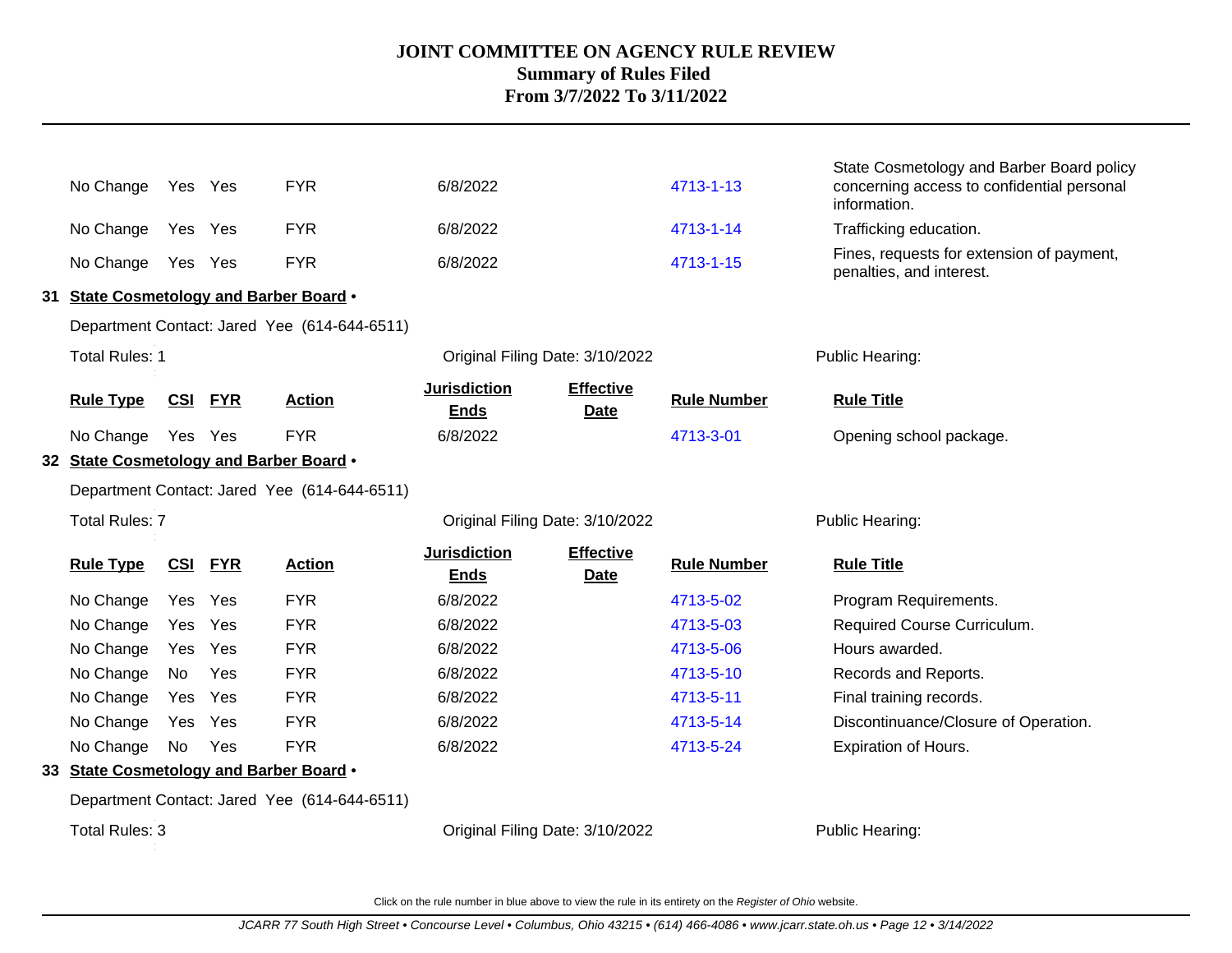| <b>Rule Type</b>                        | CSI     | <b>FYR</b> | <b>Action</b>                                | <b>Jurisdiction</b><br><b>Ends</b> | <b>Effective</b><br><b>Date</b> | <b>Rule Number</b> | <b>Rule Title</b>                                                                   |
|-----------------------------------------|---------|------------|----------------------------------------------|------------------------------------|---------------------------------|--------------------|-------------------------------------------------------------------------------------|
| No Change                               | Yes Yes |            | <b>FYR</b>                                   | 6/8/2022                           |                                 | 4713-6-01          | Internship Program Definitions.                                                     |
| No Change                               | Yes Yes |            | <b>FYR</b>                                   | 6/8/2022                           |                                 | 4713-6-04          | School-Salon Internship Agreement.                                                  |
| No Change                               | Yes Yes |            | <b>FYR</b>                                   | 6/8/2022                           |                                 | 4713-6-05          | Student Identification.                                                             |
| 34 State Cosmetology and Barber Board . |         |            |                                              |                                    |                                 |                    |                                                                                     |
|                                         |         |            | Department Contact: Jared Yee (614-644-6511) |                                    |                                 |                    |                                                                                     |
| <b>Total Rules: 1</b>                   |         |            |                                              | Original Filing Date: 3/10/2022    |                                 |                    | Public Hearing:                                                                     |
| <b>Rule Type</b>                        | CSI     | <b>FYR</b> | <b>Action</b>                                | <b>Jurisdiction</b><br><b>Ends</b> | <b>Effective</b><br><b>Date</b> | <b>Rule Number</b> | <b>Rule Title</b>                                                                   |
| No Change                               | Yes     | Yes        | <b>FYR</b>                                   | 6/8/2022                           |                                 | 4713-7-13          | Eligibility of graduates of managing programs for<br>advanced practice examination. |

# **Rules Filed On 3/11/2022**

#### **35 Broadcast Educational Media Commission** •

|                             |            |            | Department Contact: Laura Bryson (614-485-6060)   |                                    |                          |                    |                                    |
|-----------------------------|------------|------------|---------------------------------------------------|------------------------------------|--------------------------|--------------------|------------------------------------|
| <b>Total Rules: 1</b>       |            |            |                                                   | Original Filing Date: 12/2/2021    |                          |                    | Public Hearing: 1/4/2022           |
| <b>Rule Type</b>            | <u>CSI</u> | <u>FYR</u> | <b>Action</b>                                     | <b>Jurisdiction</b><br><b>Ends</b> | <b>Effective</b><br>Date | <b>Rule Number</b> | <b>Rule Title</b>                  |
| Amendment No                |            | Yes        | <b>Final Filing</b>                               |                                    | 3/21/2022                | 3353-1-14          | Definitions.                       |
| 36 Department of Commerce . |            |            |                                                   |                                    |                          |                    |                                    |
|                             |            |            | Department Contact: Matt K. Walker (614-644-7541) |                                    |                          |                    |                                    |
| <b>Total Rules: 1</b>       |            |            |                                                   | Original Filing Date: 1/4/2022     |                          |                    | Public Hearing: 2/9/2022           |
| <b>Rule Type</b>            | <u>CSI</u> | <b>FYR</b> | <b>Action</b>                                     | <b>Jurisdiction</b><br><b>Ends</b> | <b>Effective</b><br>Date | <b>Rule Number</b> | <b>Rule Title</b>                  |
| Amendment Yes Yes           |            |            | <b>Final Filing</b>                               |                                    | 3/21/2022                | 1301-1-02          | Financial literacy education fund. |
|                             |            |            | 37 Department of Developmental Disabilities .     |                                    |                          |                    |                                    |
|                             |            |            |                                                   |                                    |                          |                    |                                    |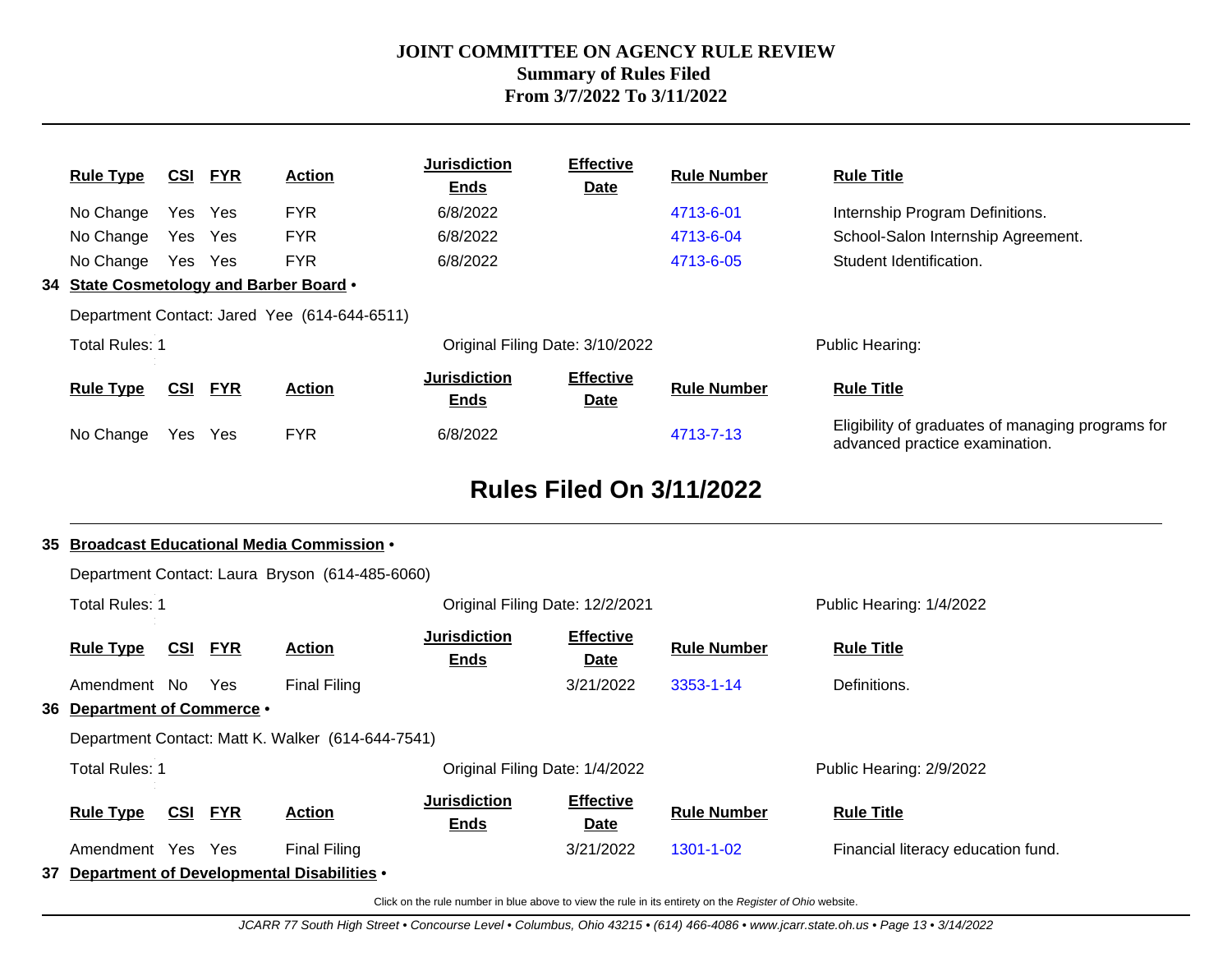|                       |            |            | Department Contact: Becky Phillips (614-644-7393)                        |                                    |                                 |                    |                                                                                                                                        |
|-----------------------|------------|------------|--------------------------------------------------------------------------|------------------------------------|---------------------------------|--------------------|----------------------------------------------------------------------------------------------------------------------------------------|
| <b>Total Rules: 1</b> |            |            |                                                                          | Original Filing Date: 1/28/2022    |                                 |                    | Public Hearing: 3/3/2022                                                                                                               |
| <b>Rule Type</b>      | <u>CSI</u> | <b>FYR</b> | <b>Action</b>                                                            | <b>Jurisdiction</b><br><b>Ends</b> | <b>Effective</b><br><b>Date</b> | <b>Rule Number</b> | <b>Rule Title</b>                                                                                                                      |
| New Rule              | Yes No     |            | <b>Refiled Filing</b>                                                    | 4/10/2022                          |                                 | 5123-2-01          | Technology first.                                                                                                                      |
|                       |            |            | 38 Department of Job and Family Services . Division of Public Assistance |                                    |                                 |                    |                                                                                                                                        |
|                       |            |            | Department Contact: Michael Lynch (614-466-4605)                         |                                    |                                 |                    |                                                                                                                                        |
| <b>Total Rules: 3</b> |            |            |                                                                          | Original Filing Date: 12/22/2021   |                                 |                    | Public Hearing: 1/27/2022                                                                                                              |
| <b>Rule Type</b>      | <u>CSI</u> | <b>FYR</b> | <b>Action</b>                                                            | <b>Jurisdiction</b><br><b>Ends</b> | <b>Effective</b><br><b>Date</b> | <b>Rule Number</b> | <b>Rule Title</b>                                                                                                                      |
| Amendment No          |            | Yes        | <b>Final Filing</b>                                                      |                                    | 4/1/2022                        | 5101:1-3-12.3      | Work experience program.                                                                                                               |
| Rescission            | No         | Yes        | <b>Final Filing</b>                                                      |                                    | 4/1/2022                        | 5101:1-3-12.4      | On-the-job training.                                                                                                                   |
| New Rule              | <b>No</b>  | <b>No</b>  | <b>Final Filing</b>                                                      |                                    | 4/1/2022                        | 5101:1-3-12.4      | On-the-job training.                                                                                                                   |
|                       |            |            | 39 Department of Job and Family Services . Division of Public Assistance |                                    |                                 |                    |                                                                                                                                        |
|                       |            |            | Department Contact: Michael Lynch (614-466-4605)                         |                                    |                                 |                    |                                                                                                                                        |
| <b>Total Rules: 1</b> |            |            |                                                                          | Original Filing Date: 12/22/2021   |                                 |                    | Public Hearing: 1/27/2022                                                                                                              |
| <b>Rule Type</b>      | <u>CSI</u> | <b>FYR</b> | <b>Action</b>                                                            | <b>Jurisdiction</b><br><b>Ends</b> | <b>Effective</b><br><b>Date</b> | <b>Rule Number</b> | <b>Rule Title</b>                                                                                                                      |
| Amendment No          |            | Yes        | <b>Final Filing</b>                                                      |                                    | 4/1/2022                        | 5101:1-3-12.8      | Providing child care services to an individual who is<br>participating in a community service program.                                 |
|                       |            |            | 40 Department of Job and Family Services . Division of Social Services   |                                    |                                 |                    |                                                                                                                                        |
|                       |            |            | Department Contact: Michael Lynch (614-466-4605)                         |                                    |                                 |                    |                                                                                                                                        |
| <b>Total Rules: 1</b> |            |            |                                                                          | Original Filing Date: 11/23/2021   |                                 |                    | Public Hearing: 12/28/2021                                                                                                             |
| <b>Rule Type</b>      | <u>CSI</u> | <b>FYR</b> | <b>Action</b>                                                            | <b>Jurisdiction</b><br><b>Ends</b> | <b>Effective</b><br>Date        | <b>Rule Number</b> | <b>Rule Title</b>                                                                                                                      |
| Amendment No          |            | No.        | <b>Final Filing</b>                                                      |                                    | 3/21/2022                       | 5101:2-47-21       | Title IV-E foster care maintenance (FCM)<br>reimbursement for a child placed into a qualified<br>residential treatment program (QRTP). |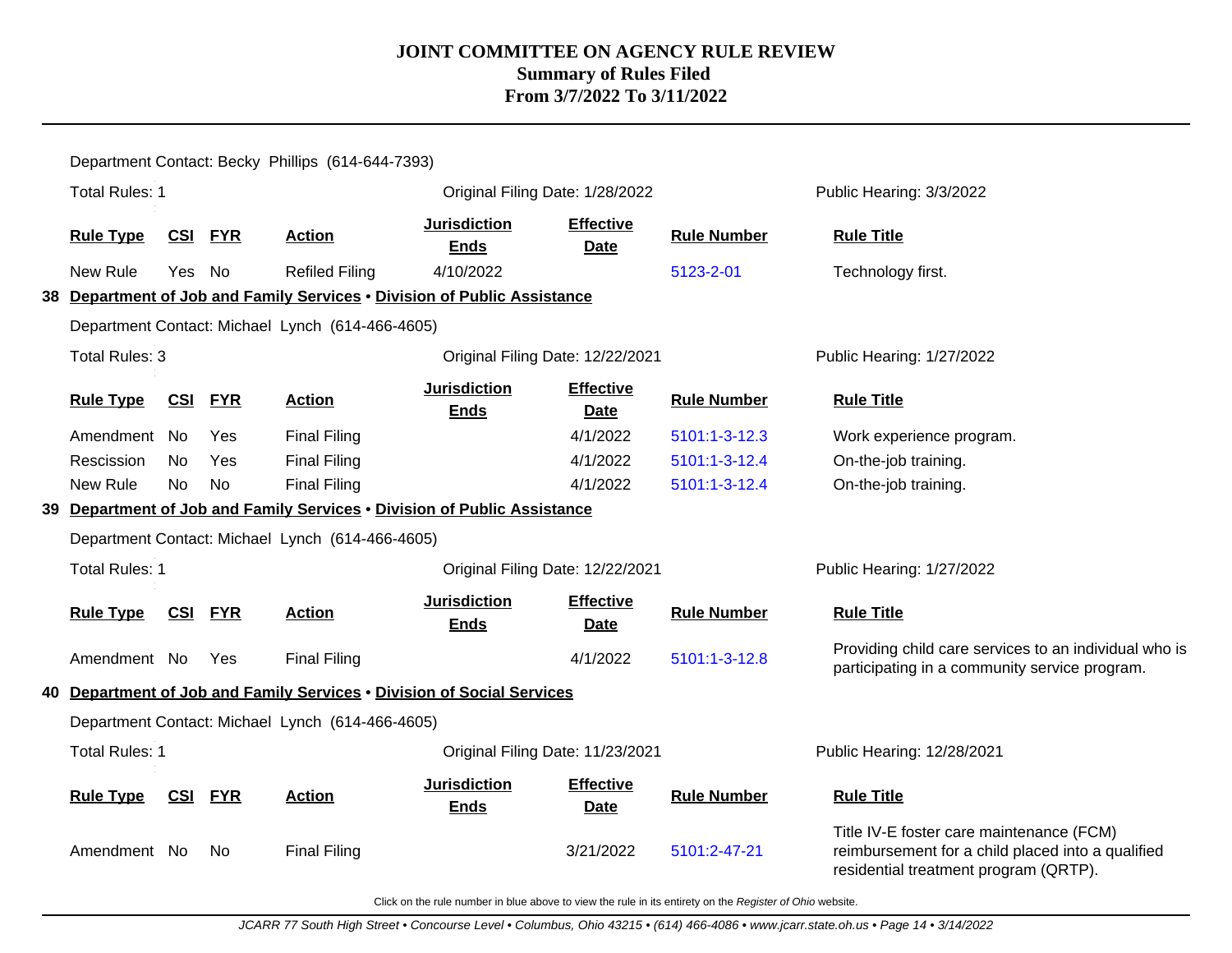|                       |            |                | 41 Department of Job and Family Services - Unemployment Compensation • |                                    |                                 |                    |                                                                           |
|-----------------------|------------|----------------|------------------------------------------------------------------------|------------------------------------|---------------------------------|--------------------|---------------------------------------------------------------------------|
|                       |            |                | Department Contact: Michael Lynch (614-466-8376)                       |                                    |                                 |                    |                                                                           |
| <b>Total Rules: 1</b> |            |                |                                                                        | Original Filing Date: 12/22/2021   |                                 |                    | Public Hearing: 1/27/2022                                                 |
| <b>Rule Type</b>      | CSI        | <b>FYR</b>     | <b>Action</b>                                                          | <b>Jurisdiction</b><br><b>Ends</b> | <b>Effective</b><br><b>Date</b> | <b>Rule Number</b> | <b>Rule Title</b>                                                         |
| Amendment No          |            | Yes            | <b>Final Filing</b>                                                    |                                    | 3/21/2022                       | 4141-23-03         | Social security account numbers.                                          |
|                       |            |                | 42 Department of Mental Health and Addiction Services .                |                                    |                                 |                    |                                                                           |
|                       |            |                | Department Contact: Lisa Musielewicz (614-995-1958)                    |                                    |                                 |                    |                                                                           |
| <b>Total Rules: 4</b> |            |                |                                                                        | Original Filing Date: 11/29/2021   |                                 |                    | Public Hearing: 12/30/2021                                                |
| <b>Rule Type</b>      | <b>CSI</b> | <b>FYR</b>     | <b>Action</b>                                                          | <b>Jurisdiction</b><br><b>Ends</b> | <b>Effective</b><br><b>Date</b> | <b>Rule Number</b> | <b>Rule Title</b>                                                         |
| Amendment No          |            | Yes            | <b>Final Filing</b>                                                    |                                    | 4/4/2022                        | 5122-1-28          | Industrial and entertainment funds.                                       |
| Amendment No          |            | Yes            | <b>Final Filing</b>                                                    |                                    | 4/4/2022                        | 5122-1-29          | Operation of regional psychiatric hospital<br>commissaries.               |
| Amendment No          |            | Yes            | <b>Final Filing</b>                                                    |                                    | 4/4/2022                        | 5122-2-13          | Medication practices in regional psychiatric<br>hospitals.                |
| Amendment No          |            | Yes            | <b>Final Filing</b>                                                    |                                    | 4/4/2022                        | 5122-9-10          | Management and control of internal funds.                                 |
|                       |            |                | 43 Department of Mental Health and Addiction Services .                |                                    |                                 |                    |                                                                           |
|                       |            |                | Department Contact: Emily Henry (614-752-8365)                         |                                    |                                 |                    |                                                                           |
| <b>Total Rules: 1</b> |            |                |                                                                        | Original Filing Date: 12/9/2021    |                                 |                    | Public Hearing: 1/11/2022                                                 |
| <b>Rule Type</b>      |            | <b>CSI FYR</b> | <b>Action</b>                                                          | <b>Jurisdiction</b><br><b>Ends</b> | <b>Effective</b><br><b>Date</b> | <b>Rule Number</b> | <b>Rule Title</b>                                                         |
| Amendment Yes Yes     |            |                | <b>Final Filing</b>                                                    |                                    | 3/21/2022                       | 5122-29-09         | Residential and withdrawal management substance<br>use disorder services. |
|                       |            |                | 44 Department of Mental Health and Addiction Services .                |                                    |                                 |                    |                                                                           |
|                       |            |                | Department Contact: Emily Henry (614-752-8365)                         |                                    |                                 |                    |                                                                           |
| Total Rules: 3        |            |                |                                                                        | Original Filing Date: 12/9/2021    |                                 |                    | Public Hearing: 1/12/2022                                                 |
|                       |            |                |                                                                        |                                    |                                 |                    |                                                                           |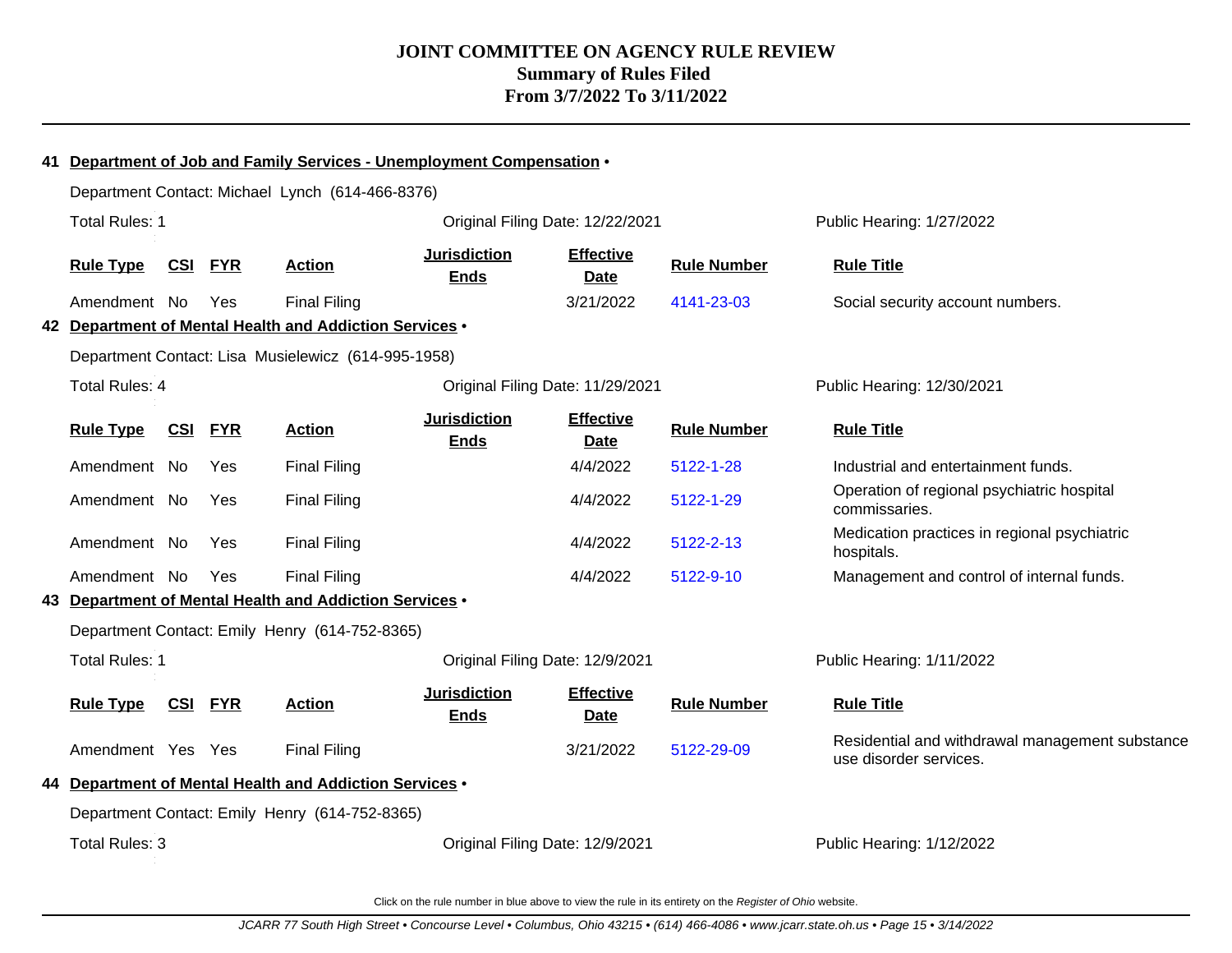| <b>Rule Type</b>                 | <b>CSI</b> | <u>FYR</u> | <b>Action</b>                                       | <b>Jurisdiction</b><br><b>Ends</b>                                            | <b>Effective</b><br><b>Date</b> | <b>Rule Number</b> | <b>Rule Title</b>                                  |
|----------------------------------|------------|------------|-----------------------------------------------------|-------------------------------------------------------------------------------|---------------------------------|--------------------|----------------------------------------------------|
| Amendment Yes                    |            | Yes        | <b>Final Filing</b>                                 |                                                                               | 4/7/2022                        | 5122-29-15         | Peer support services.                             |
| Rescission                       | Yes        | Yes        | <b>Final Filing</b>                                 |                                                                               | 4/7/2022                        | 5122-29-15.1       | Certified peer recovery supporter.                 |
| New Rule                         | Yes        | No         | <b>Final Filing</b>                                 |                                                                               | 4/7/2022                        | 5122-29-15.1       | Adult, Family, and Youth Certified Peer Supporter. |
|                                  |            |            |                                                     | 45 Department of Mental Health and Addiction Services . Fiscal Administration |                                 |                    |                                                    |
|                                  |            |            | Department Contact: Lisa Musielewicz (614-995-1958) |                                                                               |                                 |                    |                                                    |
| <b>Total Rules: 1</b>            |            |            |                                                     | Original Filing Date: 12/22/2021                                              |                                 |                    | Public Hearing: 1/26/2022                          |
| <b>Rule Type</b>                 | CSI        | <b>FYR</b> | <b>Action</b>                                       | <b>Jurisdiction</b><br><b>Ends</b>                                            | <b>Effective</b><br><b>Date</b> | <b>Rule Number</b> | <b>Rule Title</b>                                  |
| Amendment No                     |            | Yes        | <b>Final Filing</b>                                 |                                                                               | 4/4/2022                        | 5122:1-3-01        | Financial requirements for boards.                 |
| 46 Department of Public Safety . |            |            |                                                     |                                                                               |                                 |                    |                                                    |
|                                  |            |            | Department Contact: Joseph Kirk (614-466-5605)      |                                                                               |                                 |                    |                                                    |
| Total Rules: 1                   |            |            |                                                     | Original Filing Date: 2/4/2022                                                |                                 |                    | Public Hearing: 3/7/2022                           |
| <b>Rule Type</b>                 | CSI        | <b>FYR</b> | <b>Action</b>                                       | <b>Jurisdiction</b><br><b>Ends</b>                                            | <b>Effective</b><br><b>Date</b> | <b>Rule Number</b> | <b>Rule Title</b>                                  |
| Amendment Yes Yes                |            |            | <b>Revised Filing</b>                               | 4/10/2022                                                                     |                                 | 4501-7-39          | Incorporated by reference.                         |
| 47 Department of Public Safety . |            |            |                                                     |                                                                               |                                 |                    |                                                    |
|                                  |            |            | Department Contact: Joseph Kirk (614-466-5605)      |                                                                               |                                 |                    |                                                    |
| <b>Total Rules: 1</b>            |            |            |                                                     | Original Filing Date: 2/4/2022                                                |                                 |                    | Public Hearing: 3/7/2022                           |
| <b>Rule Type</b>                 | <u>CSI</u> | <u>FYR</u> | <b>Action</b>                                       | <b>Jurisdiction</b><br><b>Ends</b>                                            | <b>Effective</b><br><b>Date</b> | <b>Rule Number</b> | <b>Rule Title</b>                                  |
| Amendment Yes Yes                |            |            | <b>Revised Filing</b>                               | 4/10/2022                                                                     |                                 | 4501-21-17         | Incorporated by reference.                         |
| 48 Department of Taxation .      |            |            |                                                     |                                                                               |                                 |                    |                                                    |
|                                  |            |            | Department Contact: Kerrie Ryan (614-466-1956)      |                                                                               |                                 |                    |                                                    |
| <b>Total Rules: 1</b>            |            |            |                                                     | Original Filing Date: 12/29/2021                                              |                                 |                    | Public Hearing:                                    |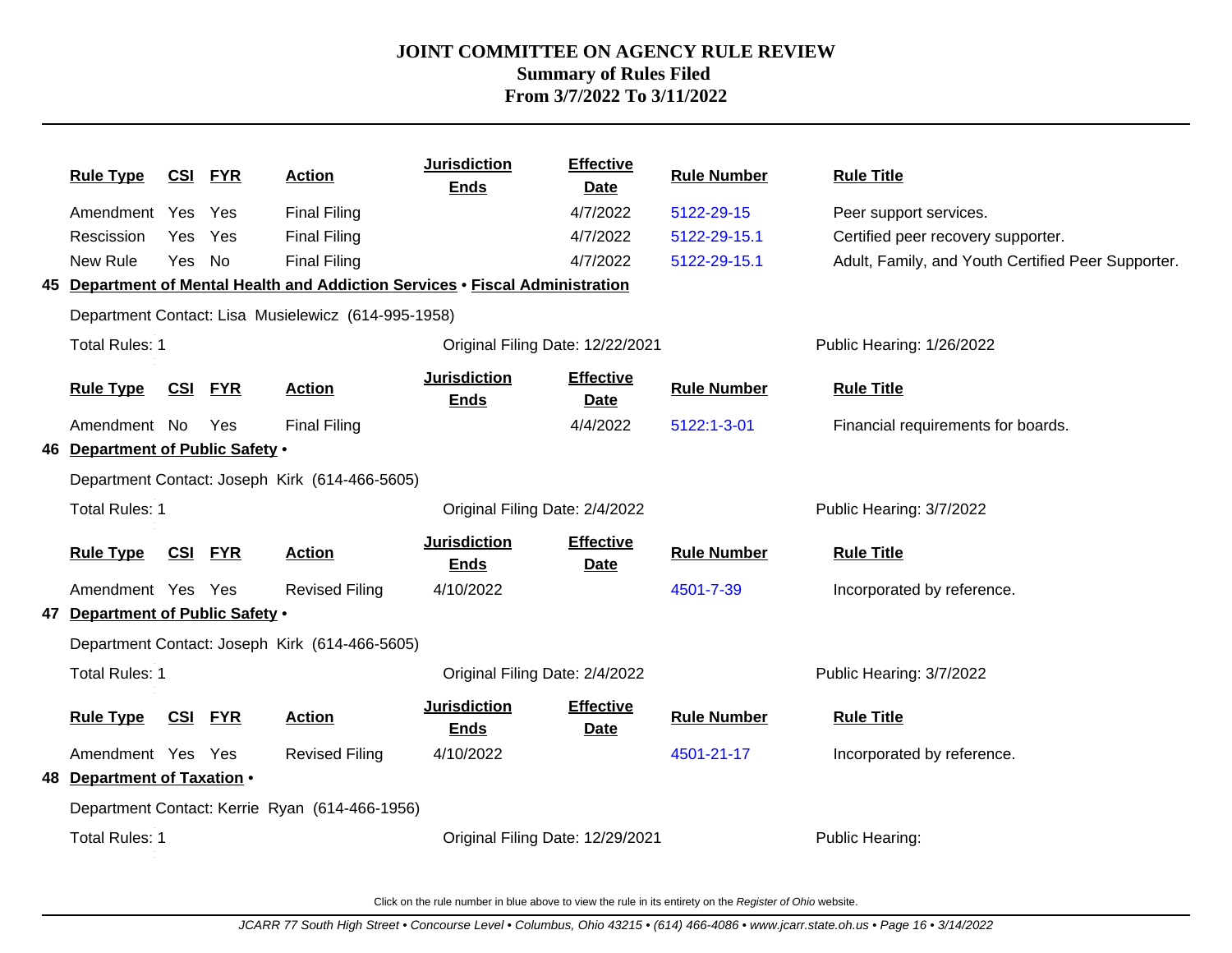| <b>Rule Type</b>               | <u>CSI</u>     | <u>FYR</u> | <b>Action</b>                                                                 | <b>Jurisdiction</b><br><b>Ends</b> | <b>Effective</b><br><b>Date</b> | <b>Rule Number</b> | <b>Rule Title</b>                                                                            |
|--------------------------------|----------------|------------|-------------------------------------------------------------------------------|------------------------------------|---------------------------------|--------------------|----------------------------------------------------------------------------------------------|
| Amendment No                   |                | Yes        | <b>Final Filing</b>                                                           |                                    | 3/21/2022                       | 5703-1-06          | Certification of exempt facilities under sections<br>5709.20 to 5709.27 of the Revised Code. |
| 49 Department of Taxation .    |                |            |                                                                               |                                    |                                 |                    |                                                                                              |
|                                |                |            | Department Contact: Kerrie Ryan (614-466-1956)                                |                                    |                                 |                    |                                                                                              |
| <b>Total Rules: 2</b>          |                |            |                                                                               | Original Filing Date: 3/11/2022    |                                 |                    | Public Hearing:                                                                              |
| <b>Rule Type</b>               | <u>CSI</u>     | <b>FYR</b> | <b>Action</b>                                                                 | <b>Jurisdiction</b><br><b>Ends</b> | <b>Effective</b><br><b>Date</b> | <b>Rule Number</b> | <b>Rule Title</b>                                                                            |
| Rescission                     | Yes Yes        |            | <b>Original Filing</b>                                                        | 5/15/2022                          |                                 | 5703-29-22         | Explanation of the commercial activity tax credits.                                          |
| New Rule                       | Yes            | No         | <b>Original Filing</b>                                                        | 5/15/2022                          |                                 | 5703-29-22         | Explanation of the commercial activity tax credits.                                          |
|                                |                |            | 50 Ohio Occupational Therapy, Physical Therapy, and Athletic Trainers Board . |                                    |                                 |                    |                                                                                              |
|                                |                |            | Department Contact: Missy Anthony (614-466-3474)                              |                                    |                                 |                    |                                                                                              |
| <b>Total Rules: 1</b>          |                |            |                                                                               | Original Filing Date: 12/23/2021   |                                 |                    | Public Hearing: 1/26/2022                                                                    |
| <b>Rule Type</b>               | <b>CSI FYR</b> |            | <b>Action</b>                                                                 | <b>Jurisdiction</b><br><b>Ends</b> | <b>Effective</b><br><b>Date</b> | <b>Rule Number</b> | <b>Rule Title</b>                                                                            |
| Amendment Yes No               |                |            | <b>Final Filing</b>                                                           |                                    | 3/21/2022                       | 4755-64-01         | Ethical and professional conduct.                                                            |
| 51 State Board of Psychology . |                |            |                                                                               |                                    |                                 |                    |                                                                                              |
|                                |                |            | Department Contact: Ronald R Ross (614-466-1085)                              |                                    |                                 |                    |                                                                                              |
| <b>Total Rules: 4</b>          |                |            |                                                                               | Original Filing Date: 12/21/2021   |                                 |                    | Public Hearing: 1/28/2022                                                                    |
| <b>Rule Type</b>               | <u>CSI</u>     | <b>FYR</b> | <b>Action</b>                                                                 | <b>Jurisdiction</b><br><b>Ends</b> | <b>Effective</b><br><u>Date</u> | <b>Rule Number</b> | <b>Rule Title</b>                                                                            |
| Amendment Yes No               |                |            | <b>Final Filing</b>                                                           |                                    | 3/21/2022                       | 4732-9-01          | Requirements for admission to the examination for<br>a psychologist license.                 |
| Amendment Yes No               |                |            | <b>Final Filing</b>                                                           |                                    | 3/21/2022                       | 4732-9-02          | Requirements for admission to the examination for<br>a school psychologist license.          |
| Amendment Yes                  |                | No         | <b>Final Filing</b>                                                           |                                    | 3/21/2022                       | 4732-13-03         | Supervision definitions.                                                                     |
| Amendment Yes No               |                |            | <b>Final Filing</b>                                                           |                                    | 3/21/2022                       | 4732-17-01         | General rules of professional conduct pursuant to<br>section 4732.17 of the Revised Code.    |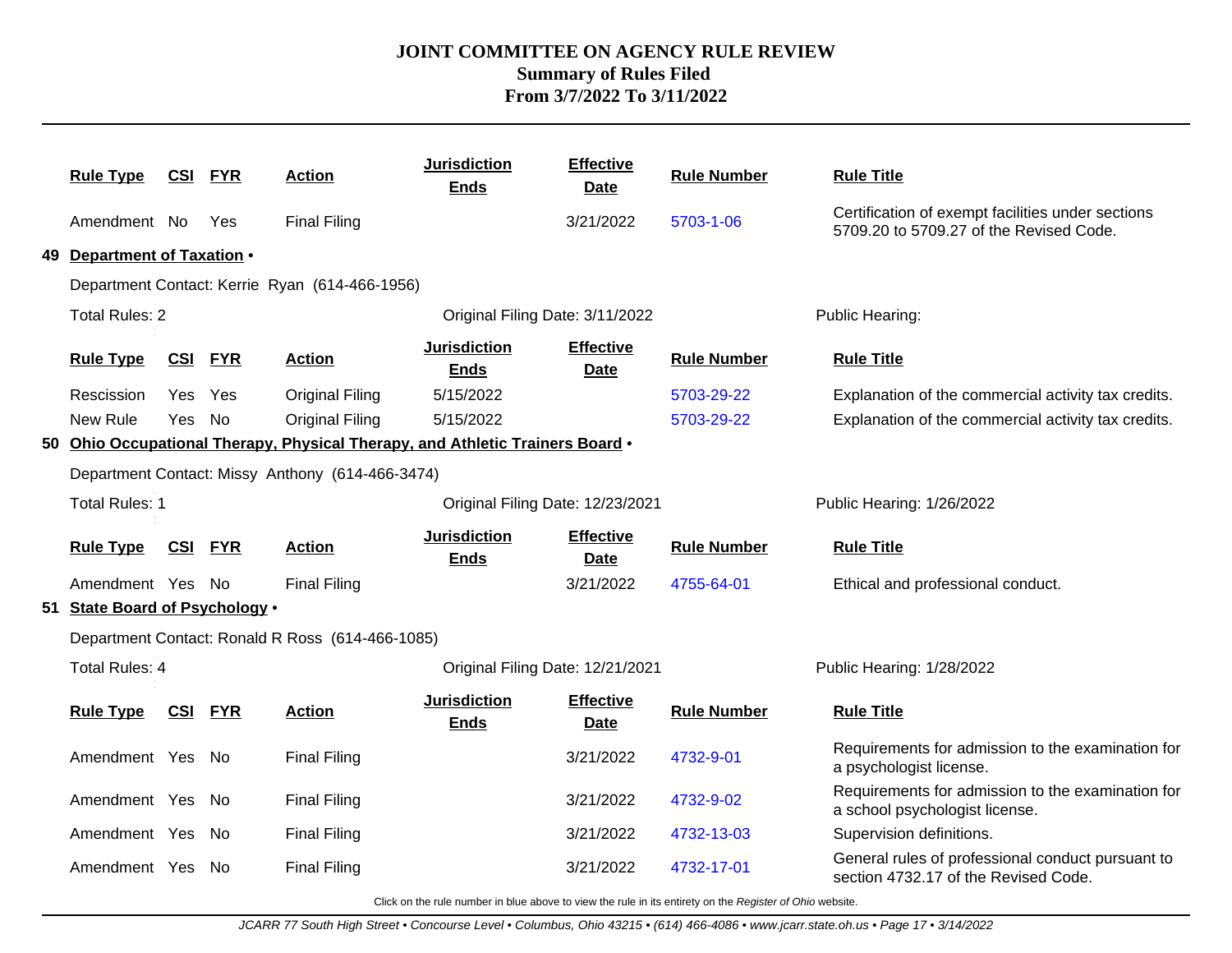#### **52 State Board of Psychology - Certified Ohio Behavior Analysts** •

Department Contact: Ronald Ross (614-466-1085)

| Total Rules: 3                          |            |            |                                                 | Original Filing Date: 12/21/2021   |                                 |                    | Public Hearing: 1/28/2022                                                                 |
|-----------------------------------------|------------|------------|-------------------------------------------------|------------------------------------|---------------------------------|--------------------|-------------------------------------------------------------------------------------------|
| <b>Rule Type</b>                        | <b>CSI</b> | <b>FYR</b> | <b>Action</b>                                   | <b>Jurisdiction</b><br><b>Ends</b> | <b>Effective</b><br><b>Date</b> | <b>Rule Number</b> | <b>Rule Title</b>                                                                         |
| Amendment Yes No                        |            |            | <b>Final Filing</b>                             |                                    | 3/21/2022                       | 4783-4-01          | Requirements for certification as a certified Ohio<br>behavior analyst.                   |
| Amendment Yes No                        |            |            | <b>Final Filing</b>                             |                                    | 3/21/2022                       | 4783-6-02          | Requirements pertaining to supervision.                                                   |
| Amendment Yes No                        |            |            | <b>Final Filing</b>                             |                                    | 3/21/2022                       | 4783-7-01          | General rules of professional conduct pursuant to<br>section 4783.09 of the Revised Code. |
| 53 State Cosmetology and Barber Board . |            |            |                                                 |                                    |                                 |                    |                                                                                           |
|                                         |            |            | Department Contact: Jared Yee (614-644-6511)    |                                    |                                 |                    |                                                                                           |
| <b>Total Rules: 1</b>                   |            |            |                                                 | Original Filing Date: 12/28/2021   |                                 |                    | Public Hearing: 1/31/2022                                                                 |
| <b>Rule Type</b>                        | <u>CSI</u> | <b>FYR</b> | <b>Action</b>                                   | <b>Jurisdiction</b><br><b>Ends</b> | <b>Effective</b><br><b>Date</b> | <b>Rule Number</b> | <b>Rule Title</b>                                                                         |
| Amendment Yes No                        |            |            | <b>Final Filing</b>                             |                                    | 3/21/2022                       | 4713-3-03          | School layout.                                                                            |
| 54 State Cosmetology and Barber Board . |            |            |                                                 |                                    |                                 |                    |                                                                                           |
|                                         |            |            | Department Contact: Lori Flanery (614-728-0353) |                                    |                                 |                    |                                                                                           |
| Total Rules: 3                          |            |            |                                                 | Original Filing Date: 12/28/2021   |                                 |                    | Public Hearing: 1/31/2022                                                                 |
| <b>Rule Type</b>                        | <u>CSI</u> | <b>FYR</b> | <b>Action</b>                                   | <b>Jurisdiction</b><br><b>Ends</b> | <b>Effective</b><br><b>Date</b> | <b>Rule Number</b> | <b>Rule Title</b>                                                                         |
| Amendment Yes Yes                       |            |            | <b>Final Filing</b>                             |                                    | 3/21/2022                       | 4713-5-13          | Transfer procedure.                                                                       |
| Amendment Yes Yes                       |            |            | <b>Final Filing</b>                             |                                    | 3/21/2022                       | 4713-5-21          | Instructor limitations.                                                                   |
| Amendment Yes Yes                       |            |            | <b>Final Filing</b>                             |                                    | 3/21/2022                       | 4713-5-28          | Attire for applicants taking examinations at the<br>board.                                |
| 55 State Cosmetology and Barber Board . |            |            |                                                 |                                    |                                 |                    |                                                                                           |
|                                         |            |            | Department Contact: Jared Yee (614-644-6511)    |                                    |                                 |                    |                                                                                           |
| <b>Total Rules: 2</b>                   |            |            |                                                 | Original Filing Date: 12/28/2021   |                                 |                    | Public Hearing: 1/31/2022                                                                 |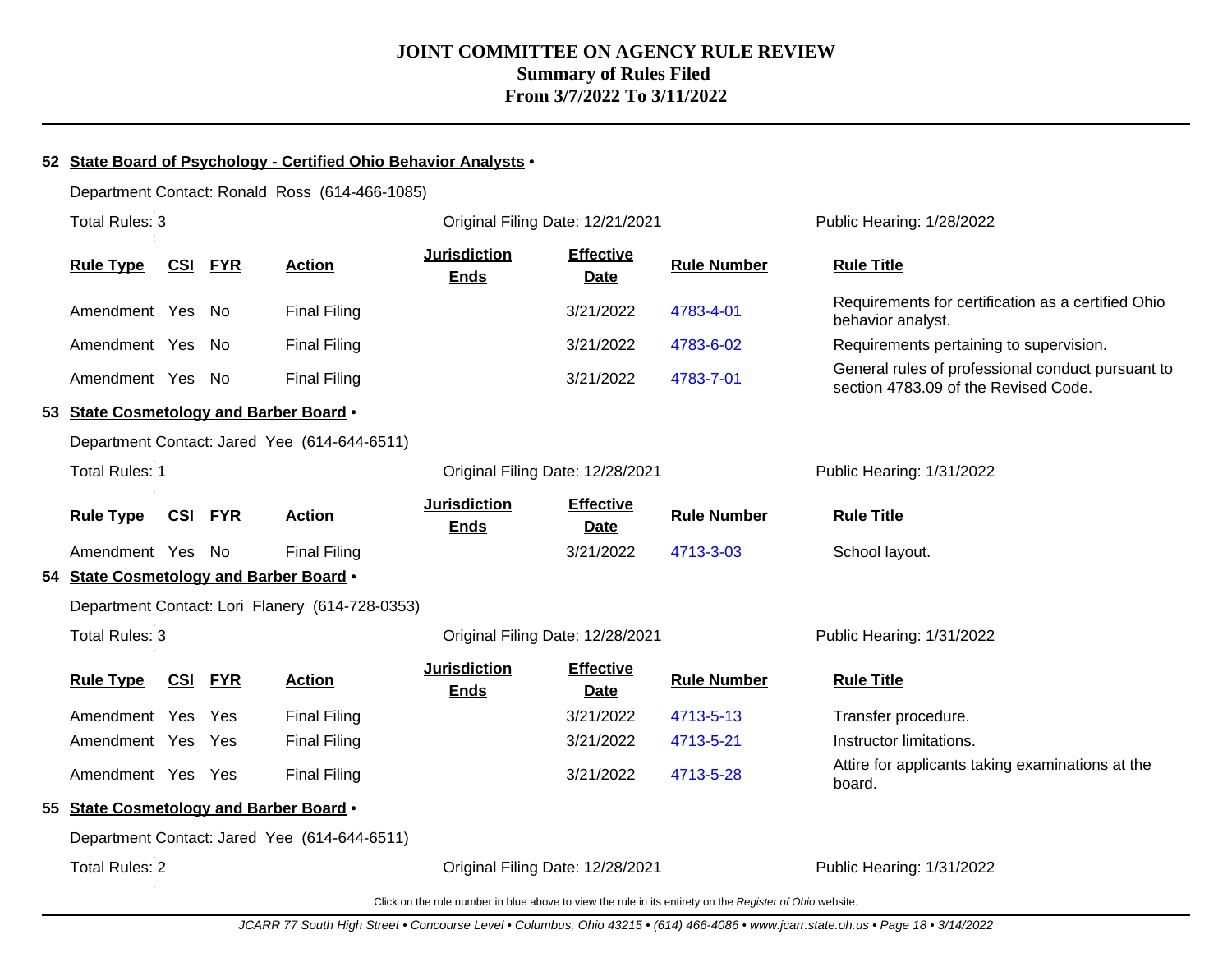| <b>Rule Type</b>                        | <u>CSI FYR</u> |            | <b>Action</b>                                | <b>Jurisdiction</b><br><b>Ends</b> | <b>Effective</b><br>Date        | <b>Rule Number</b>                                                                                       | <b>Rule Title</b>                                            |
|-----------------------------------------|----------------|------------|----------------------------------------------|------------------------------------|---------------------------------|----------------------------------------------------------------------------------------------------------|--------------------------------------------------------------|
| Amendment Yes Yes                       |                |            | <b>Final Filing</b>                          |                                    | 3/21/2022                       | 4713-7-01                                                                                                | Processing of applications for licensing and<br>examination. |
| Amendment Yes Yes                       |                |            | <b>Final Filing</b>                          |                                    | 3/21/2022                       | 4713-7-11                                                                                                | Temporary pre-examination work permit.                       |
| 56 State Cosmetology and Barber Board . |                |            |                                              |                                    |                                 |                                                                                                          |                                                              |
|                                         |                |            | Department Contact: Jared Yee (614-644-6511) |                                    |                                 |                                                                                                          |                                                              |
| <b>Total Rules: 3</b>                   |                |            |                                              | Original Filing Date: 12/28/2021   |                                 |                                                                                                          | Public Hearing: 1/31/2022                                    |
| <b>Rule Type</b>                        | <u>CSI</u>     | <b>FYR</b> | <b>Action</b>                                | <b>Jurisdiction</b><br><b>Ends</b> | <b>Effective</b><br>Date        | <b>Rule Number</b>                                                                                       | <b>Rule Title</b>                                            |
| Amendment Yes                           |                | - No       | <b>Final Filing</b>                          |                                    | 3/21/2022                       | 4713-11-05                                                                                               | Restrooms.                                                   |
| Amendment Yes                           |                | Yes        | <b>Final Filing</b>                          |                                    | 3/21/2022                       | 4713-11-08                                                                                               | Residential salons and barber shops.                         |
| Amendment Yes Yes                       |                |            | <b>Final Filing</b>                          |                                    | 3/21/2022                       | 4713-11-13                                                                                               | Temporary special occasion work permit.                      |
| 57 State Cosmetology and Barber Board . |                |            |                                              |                                    |                                 |                                                                                                          |                                                              |
|                                         |                |            | Department Contact: Jared Yee (614-644-6511) |                                    |                                 |                                                                                                          |                                                              |
| <b>Total Rules: 1</b>                   |                |            |                                              | Original Filing Date: 12/28/2021   |                                 |                                                                                                          | Public Hearing: 1/31/2022                                    |
| <b>Rule Type</b>                        | <b>CSI FYR</b> |            | <b>Action</b>                                | <b>Jurisdiction</b><br><b>Ends</b> | <b>Effective</b><br><b>Date</b> | <b>Rule Number</b>                                                                                       | <b>Rule Title</b>                                            |
| Amendment Yes No                        |                |            | <b>Final Filing</b>                          |                                    | 3/21/2022                       | 4713-15-11                                                                                               | Proper laundering methods.                                   |
| 58 State Cosmetology and Barber Board . |                |            |                                              |                                    |                                 |                                                                                                          |                                                              |
|                                         |                |            | Department Contact: Jared Yee (614-644-6511) |                                    |                                 |                                                                                                          |                                                              |
| <b>Total Rules: 1</b>                   |                |            |                                              | Original Filing Date: 12/28/2021   |                                 |                                                                                                          | Public Hearing: 1/31/2022                                    |
| <b>Rule Type</b>                        | <b>CSI</b>     | <b>FYR</b> | <b>Action</b>                                | <b>Jurisdiction</b><br><b>Ends</b> | <b>Effective</b><br><b>Date</b> | <b>Rule Number</b>                                                                                       | <b>Rule Title</b>                                            |
| Amendment Yes No                        |                |            | <b>Final Filing</b>                          |                                    | 3/21/2022                       | 4713-19-08                                                                                               | Resident tanning facilities.                                 |
| 59 State Cosmetology and Barber Board . |                |            |                                              |                                    |                                 |                                                                                                          |                                                              |
|                                         |                |            | Department Contact: Jared Yee (614-644-6511) |                                    |                                 |                                                                                                          |                                                              |
| <b>Total Rules: 1</b>                   |                |            |                                              | Original Filing Date: 12/28/2021   |                                 | Click on the rule number in blue above to view the rule in its entirety on the Register of Ohio website. | Public Hearing: 1/31/2022                                    |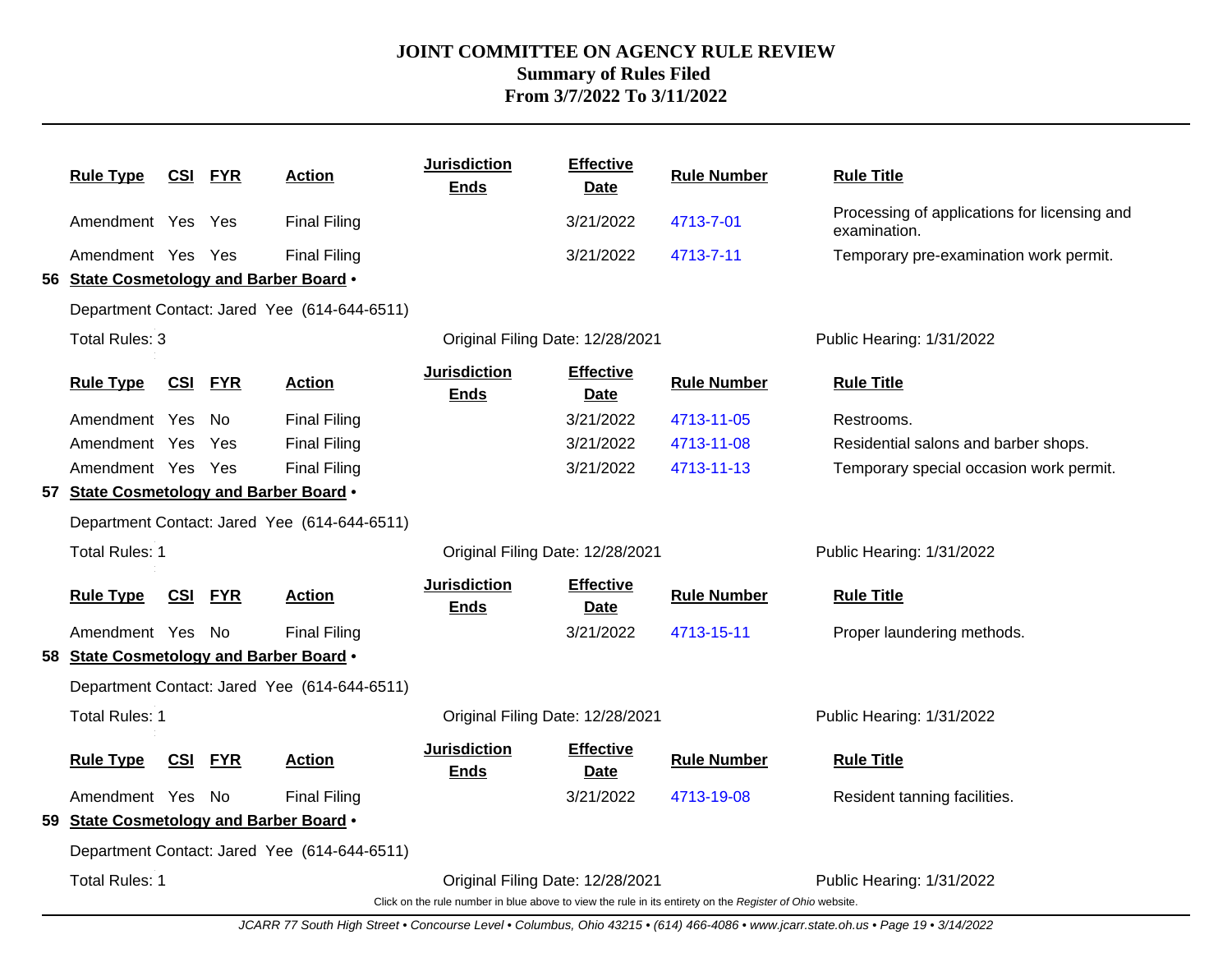| 3/21/2022<br>4713-21-09<br><b>Final Filing</b><br>Amendment Yes Yes<br>suspended.<br>60 State Cosmetology and Barber Board .<br>Department Contact: Jared Yee (614-644-6511)<br><b>Total Rules: 1</b><br>Original Filing Date: 12/28/2021<br>Public Hearing: 1/31/2022<br><b>Jurisdiction</b><br><b>Effective</b><br><b>Rule Type</b><br><b>Rule Number</b><br><b>Rule Title</b><br><u>CSI</u><br><b>FYR</b><br><b>Action</b><br><b>Ends</b><br>Date<br>New Rule<br><b>Final Filing</b><br>3/21/2022<br>Yes No<br>4713-1-18<br>61 State Cosmetology and Barber Board .<br>Department Contact: Jared Yee (614-644-6511)<br>Total Rules: 1<br>Original Filing Date: 12/28/2021<br>Public Hearing: 1/31/2022<br><b>Jurisdiction</b><br><b>Effective</b><br><b>Rule Number</b><br><b>Rule Title</b><br><b>Rule Type</b><br><u>CSI</u><br><b>FYR</b><br><b>Action</b><br><b>Ends</b><br>Date<br>New Rule<br><b>Final Filing</b><br>3/21/2022<br>Yes No<br>4713-8-12<br>Cosmetic therapy.<br>62 State Cosmetology and Barber Board .<br>Department Contact: Jared Yee (614-644-6511)<br>Total Rules: 5<br>Original Filing Date: 3/11/2022<br>Public Hearing:<br><b>Jurisdiction</b><br><b>Effective</b><br><b>CSI FYR</b><br><b>Rule Number</b><br><b>Rule Title</b><br><b>Rule Type</b><br><b>Action</b><br><b>Ends</b><br><b>Date</b><br><b>FYR</b><br>No Change<br>6/9/2022<br>Yes Yes<br>4713-8-03<br>cosmetologist.<br><b>FYR</b><br>No Change<br>6/9/2022<br>4713-8-04<br>Yes Yes<br>esthetician. | <b>Rule Type</b> | <b>CSI FYR</b> | <b>Action</b> | <b>Jurisdiction</b><br><b>Ends</b> | <b>Effective</b><br><b>Date</b> | <b>Rule Number</b> | <b>Rule Title</b>                                                                                                                                           |
|---------------------------------------------------------------------------------------------------------------------------------------------------------------------------------------------------------------------------------------------------------------------------------------------------------------------------------------------------------------------------------------------------------------------------------------------------------------------------------------------------------------------------------------------------------------------------------------------------------------------------------------------------------------------------------------------------------------------------------------------------------------------------------------------------------------------------------------------------------------------------------------------------------------------------------------------------------------------------------------------------------------------------------------------------------------------------------------------------------------------------------------------------------------------------------------------------------------------------------------------------------------------------------------------------------------------------------------------------------------------------------------------------------------------------------------------------------------------------------------------------|------------------|----------------|---------------|------------------------------------|---------------------------------|--------------------|-------------------------------------------------------------------------------------------------------------------------------------------------------------|
|                                                                                                                                                                                                                                                                                                                                                                                                                                                                                                                                                                                                                                                                                                                                                                                                                                                                                                                                                                                                                                                                                                                                                                                                                                                                                                                                                                                                                                                                                                   |                  |                |               |                                    |                                 |                    | Criteria for continuing education: courses, course<br>instructors and eligible offering entities to be:<br>approved, denied approval, withdrawn, revoked or |
|                                                                                                                                                                                                                                                                                                                                                                                                                                                                                                                                                                                                                                                                                                                                                                                                                                                                                                                                                                                                                                                                                                                                                                                                                                                                                                                                                                                                                                                                                                   |                  |                |               |                                    |                                 |                    |                                                                                                                                                             |
|                                                                                                                                                                                                                                                                                                                                                                                                                                                                                                                                                                                                                                                                                                                                                                                                                                                                                                                                                                                                                                                                                                                                                                                                                                                                                                                                                                                                                                                                                                   |                  |                |               |                                    |                                 |                    |                                                                                                                                                             |
|                                                                                                                                                                                                                                                                                                                                                                                                                                                                                                                                                                                                                                                                                                                                                                                                                                                                                                                                                                                                                                                                                                                                                                                                                                                                                                                                                                                                                                                                                                   |                  |                |               |                                    |                                 |                    |                                                                                                                                                             |
|                                                                                                                                                                                                                                                                                                                                                                                                                                                                                                                                                                                                                                                                                                                                                                                                                                                                                                                                                                                                                                                                                                                                                                                                                                                                                                                                                                                                                                                                                                   |                  |                |               |                                    |                                 |                    |                                                                                                                                                             |
|                                                                                                                                                                                                                                                                                                                                                                                                                                                                                                                                                                                                                                                                                                                                                                                                                                                                                                                                                                                                                                                                                                                                                                                                                                                                                                                                                                                                                                                                                                   |                  |                |               |                                    |                                 |                    | Boutique services registration education.                                                                                                                   |
|                                                                                                                                                                                                                                                                                                                                                                                                                                                                                                                                                                                                                                                                                                                                                                                                                                                                                                                                                                                                                                                                                                                                                                                                                                                                                                                                                                                                                                                                                                   |                  |                |               |                                    |                                 |                    |                                                                                                                                                             |
|                                                                                                                                                                                                                                                                                                                                                                                                                                                                                                                                                                                                                                                                                                                                                                                                                                                                                                                                                                                                                                                                                                                                                                                                                                                                                                                                                                                                                                                                                                   |                  |                |               |                                    |                                 |                    |                                                                                                                                                             |
|                                                                                                                                                                                                                                                                                                                                                                                                                                                                                                                                                                                                                                                                                                                                                                                                                                                                                                                                                                                                                                                                                                                                                                                                                                                                                                                                                                                                                                                                                                   |                  |                |               |                                    |                                 |                    |                                                                                                                                                             |
|                                                                                                                                                                                                                                                                                                                                                                                                                                                                                                                                                                                                                                                                                                                                                                                                                                                                                                                                                                                                                                                                                                                                                                                                                                                                                                                                                                                                                                                                                                   |                  |                |               |                                    |                                 |                    |                                                                                                                                                             |
|                                                                                                                                                                                                                                                                                                                                                                                                                                                                                                                                                                                                                                                                                                                                                                                                                                                                                                                                                                                                                                                                                                                                                                                                                                                                                                                                                                                                                                                                                                   |                  |                |               |                                    |                                 |                    |                                                                                                                                                             |
|                                                                                                                                                                                                                                                                                                                                                                                                                                                                                                                                                                                                                                                                                                                                                                                                                                                                                                                                                                                                                                                                                                                                                                                                                                                                                                                                                                                                                                                                                                   |                  |                |               |                                    |                                 |                    |                                                                                                                                                             |
|                                                                                                                                                                                                                                                                                                                                                                                                                                                                                                                                                                                                                                                                                                                                                                                                                                                                                                                                                                                                                                                                                                                                                                                                                                                                                                                                                                                                                                                                                                   |                  |                |               |                                    |                                 |                    |                                                                                                                                                             |
|                                                                                                                                                                                                                                                                                                                                                                                                                                                                                                                                                                                                                                                                                                                                                                                                                                                                                                                                                                                                                                                                                                                                                                                                                                                                                                                                                                                                                                                                                                   |                  |                |               |                                    |                                 |                    |                                                                                                                                                             |
|                                                                                                                                                                                                                                                                                                                                                                                                                                                                                                                                                                                                                                                                                                                                                                                                                                                                                                                                                                                                                                                                                                                                                                                                                                                                                                                                                                                                                                                                                                   |                  |                |               |                                    |                                 |                    |                                                                                                                                                             |
|                                                                                                                                                                                                                                                                                                                                                                                                                                                                                                                                                                                                                                                                                                                                                                                                                                                                                                                                                                                                                                                                                                                                                                                                                                                                                                                                                                                                                                                                                                   |                  |                |               |                                    |                                 |                    | Standards relating to the competent practice as a                                                                                                           |
|                                                                                                                                                                                                                                                                                                                                                                                                                                                                                                                                                                                                                                                                                                                                                                                                                                                                                                                                                                                                                                                                                                                                                                                                                                                                                                                                                                                                                                                                                                   |                  |                |               |                                    |                                 |                    | Standards relating to the competent practice as an                                                                                                          |
| <b>FYR</b><br>6/9/2022<br>4713-8-05<br>No Change<br>Yes<br>Yes<br>hair designer.                                                                                                                                                                                                                                                                                                                                                                                                                                                                                                                                                                                                                                                                                                                                                                                                                                                                                                                                                                                                                                                                                                                                                                                                                                                                                                                                                                                                                  |                  |                |               |                                    |                                 |                    | Standards relating to the competent practice as a                                                                                                           |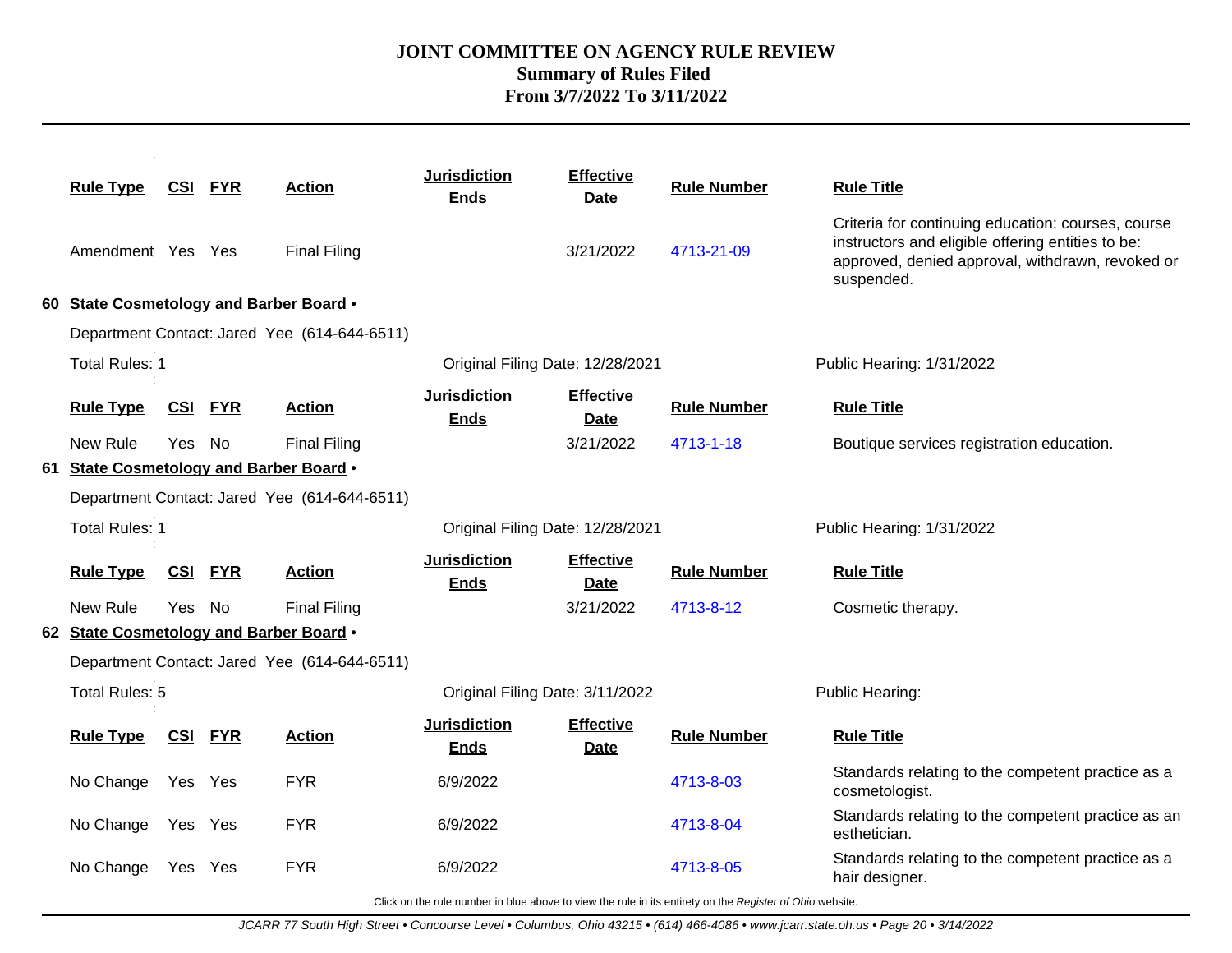| No Change                               | Yes Yes    |                | <b>FYR</b>                                   | 6/9/2022                           |                                 | 4713-8-07          | Standards relating to the competent practice as a<br>manicurist.<br>Standards relating to the competent practice as a |
|-----------------------------------------|------------|----------------|----------------------------------------------|------------------------------------|---------------------------------|--------------------|-----------------------------------------------------------------------------------------------------------------------|
| No Change Yes Yes                       |            |                | <b>FYR</b>                                   | 6/9/2022                           |                                 | 4713-8-11          | boutique services registration holder.                                                                                |
| 63 State Cosmetology and Barber Board . |            |                |                                              |                                    |                                 |                    |                                                                                                                       |
|                                         |            |                | Department Contact: Jared Yee (614-644-6511) |                                    |                                 |                    |                                                                                                                       |
| <b>Total Rules: 2</b>                   |            |                |                                              | Original Filing Date: 3/11/2022    |                                 |                    | Public Hearing:                                                                                                       |
| <b>Rule Type</b>                        | <u>CSI</u> | <b>FYR</b>     | <b>Action</b>                                | <b>Jurisdiction</b><br><b>Ends</b> | <b>Effective</b><br><b>Date</b> | <b>Rule Number</b> | <b>Rule Title</b>                                                                                                     |
| No Change                               | Yes        | Yes            | <b>FYR</b>                                   | 6/9/2022                           |                                 | 4713-13-02         | Independent Contractors.                                                                                              |
| No Change Yes Yes                       |            |                | <b>FYR</b>                                   | 6/9/2022                           |                                 | 4713-13-07         | Employee/employer infection control responsibility.                                                                   |
| 64 State Cosmetology and Barber Board . |            |                |                                              |                                    |                                 |                    |                                                                                                                       |
|                                         |            |                | Department Contact: Jared Yee (614-644-6511) |                                    |                                 |                    |                                                                                                                       |
| <b>Total Rules: 2</b>                   |            |                |                                              | Original Filing Date: 3/11/2022    |                                 |                    | Public Hearing:                                                                                                       |
|                                         |            |                |                                              |                                    |                                 |                    |                                                                                                                       |
| <b>Rule Type</b>                        |            | <b>CSI FYR</b> | <b>Action</b>                                | <b>Jurisdiction</b><br><b>Ends</b> | <b>Effective</b><br><b>Date</b> | <b>Rule Number</b> | <b>Rule Title</b>                                                                                                     |
| No Change                               | Yes Yes    |                | <b>FYR</b>                                   | 6/9/2022                           |                                 | 4713-15-01         | General infection control.                                                                                            |
| No Change                               | Yes Yes    |                | <b>FYR</b>                                   | 6/9/2022                           |                                 | 4713-15-05         | Proper protection of neck.                                                                                            |
| 65 State Cosmetology and Barber Board . |            |                |                                              |                                    |                                 |                    |                                                                                                                       |
|                                         |            |                | Department Contact: Jared Yee (614-644-6511) |                                    |                                 |                    |                                                                                                                       |
| Total Rules: 6                          |            |                |                                              | Original Filing Date: 3/11/2022    |                                 |                    | Public Hearing:                                                                                                       |
| <b>Rule Type</b>                        | <u>CSI</u> | <b>FYR</b>     | <b>Action</b>                                | <b>Jurisdiction</b><br><b>Ends</b> | <b>Effective</b><br><b>Date</b> | <b>Rule Number</b> | <b>Rule Title</b>                                                                                                     |
| No Change                               | Yes Yes    |                | <b>FYR</b>                                   | 6/9/2022                           |                                 | 4713-21-02         | Definitions.                                                                                                          |
| No Change                               | Yes        | Yes            | <b>FYR</b>                                   | 6/9/2022                           |                                 | 4713-21-04         | License and boutique services registration renewal<br>procedures.                                                     |
| No Change                               | Yes Yes    |                | <b>FYR</b>                                   | 6/9/2022                           |                                 | 4713-21-05         | Continuing education extension program.<br>Applying for inactive licensure status and                                 |